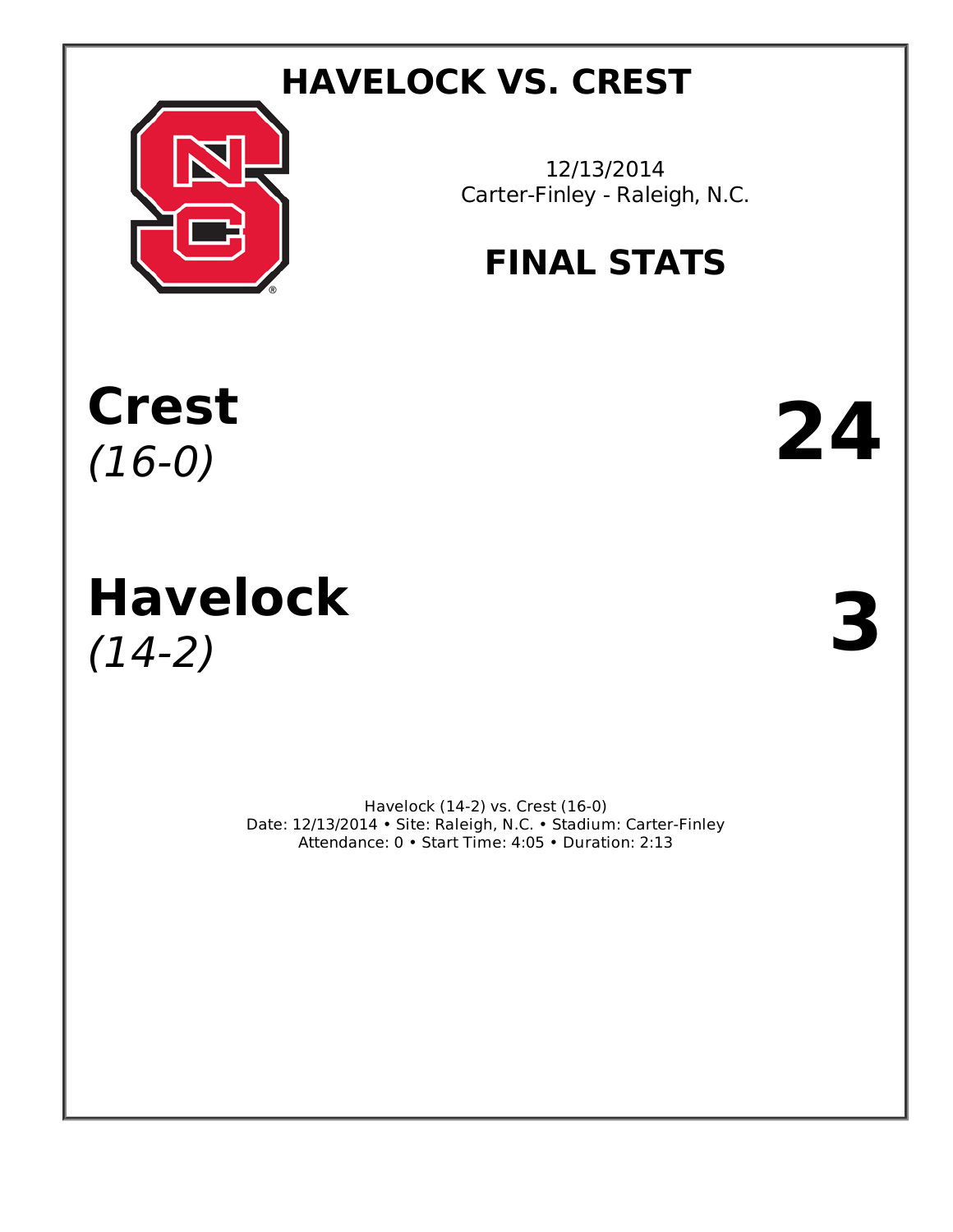#### **Scoring Summary(Final) Havelock vs. Crest (12/13/2014 at Raleigh, N.C.)**

Havelock (14-2) vs. Crest (16-0) Date: 12/13/2014 • Site: Raleigh, N.C. • Stadium: Carter-Finley Attendance: 0

| <b>Score by Quarters</b> |  |  | 4 Total |
|--------------------------|--|--|---------|
| Havelock                 |  |  |         |
| Crest                    |  |  |         |

## **Qtr Time Scoring Play V-H**

| 1st 00:04 CST - Harbison 1 yd TD RUSH (KICK by Trejo), 10-72 3:57 | $0 - 7$  |
|-------------------------------------------------------------------|----------|
| 2nd 09:22 HAV - Baker 22 yd FG 8-70 2:38                          | $3 - 7$  |
| 2nd 04:02 CST - Harbison 1 yd TD RUSH (KICK by Trejo), 11-67 5:32 | $3 - 14$ |
| 2nd 00:09 CST - Trejo 25 yd FG 9-32 3:39                          | $3-17$   |
| 3rd 07:27 CST - Harbison 36 yd TD RUSH (KICK by Trejo), 9-67 4:32 | $3-24$   |

Kickoff time: 4:05 • End of Game: 06:18 • Total elapsed time: 2:13 Officials: Referee: St. George; Umpire: Tomlinson; Linesman: Green; Line judge: Benge; Back judge: Stone; Field judge: Clark; Side judge: Vines; Scorer: ; Temperature: 60 • Wind: NNW 3mph • Weather: Sunny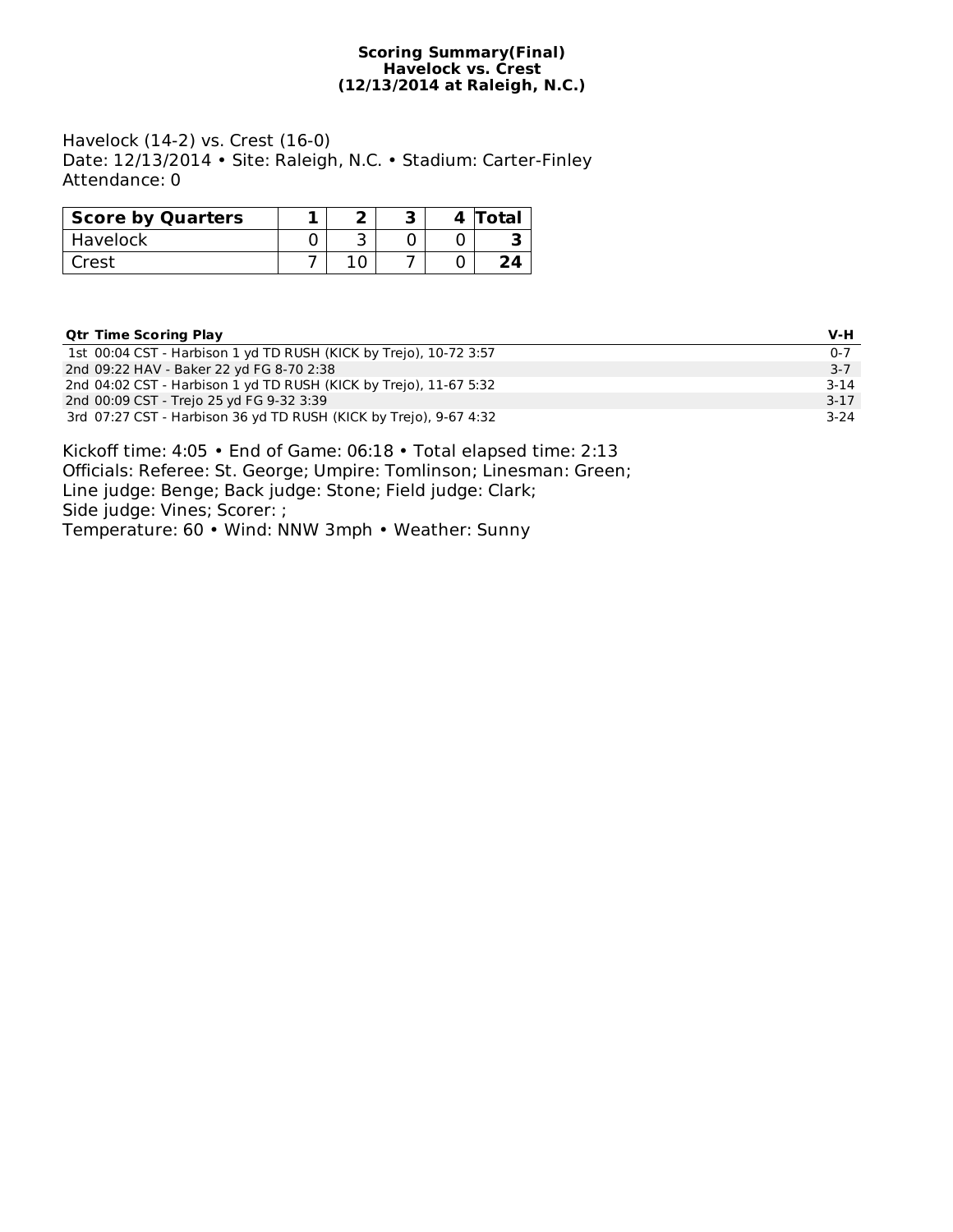#### **Team Statistics(Final) Havelock vs. Crest (12/13/2014 at Raleigh, N.C.)**

|                                  | <b>HAV</b>     | <b>CST</b>   |
|----------------------------------|----------------|--------------|
| <b>FIRST DOWNS</b>               | 13             | 16           |
| Rushing                          | 4              | 12           |
| Passing                          | 5              | 3            |
| Penalty                          | $\overline{4}$ | 1            |
| <b>NET YARDS RUSHING</b>         | 57             | 226          |
| <b>Rushing Attempts</b>          | 21             | 50           |
| Average Per Rush                 | 2.7            | 4.5          |
| <b>Rushing Touchdowns</b>        | 0              | 3            |
| <b>Yards Gained Rushing</b>      | 87             | 236          |
| <b>Yards Lost Rushing</b>        | 30             | 10           |
| <b>NET YARDS PASSING</b>         | 100            | 83           |
| Completions-Attempts-Int         | 12-19-1        | $7 - 12 - 0$ |
| Average Per Attempt              | 5.3            | 6.9          |
| Average Per Completion           | 8.3            | 11.9         |
| Passing Touchdowns               | 0              | 0            |
| <b>TOTAL OFFENSIVE YARDS</b>     | 157            | 309          |
| Total offensive plays            | 40             | 62           |
| Average Gain Per Play            | 3.9            | 5.0          |
| <b>Fumbles: Number-Lost</b>      | $2 - 2$        | $1 - 0$      |
| Penalties: Number-Yards          | $3 - 30$       | $9 - 85$     |
| <b>PUNTS-YARDS</b>               | $2 - 72$       | $3 - 115$    |
| Average Yards Per Punt           | 36.0           | 38.3         |
| Net Yards Per Punt               | 25             | 38.3         |
| Inside 20                        | 0              | 1            |
| 50+ Yards                        | 0              | 0            |
| Touchbacks                       | 0              | 0            |
| Fair catch                       | 1              | 0            |
| <b>KICKOFFS-YARDS</b>            | $2 - 54$       | $5 - 246$    |
| Average Yards Per Kickoff        | 27             | 49.2         |
| Net Yards Per Kickoff            | $-17.5$        | 49.2         |
| Touchbacks                       | 0              | 1            |
| Punt returns: Number-Yards-TD    | $2 - 22 - 0$   | $0 - 0 - 0$  |
| Average Per Return               | 11             | 0            |
| Kickoff returns: Number-Yards-TD | $4 - 89 - 0$   | $1 - 0 - 0$  |
| Average Per Return               | 22.3           | 0            |
| Interceptions: Number-Yards-TD   | $0 - 0 - 0$    | $1 - 0 - 0$  |
| Fumble Returns: Number-Yards     |                | $2 - 0$      |
| <b>Miscellaneous Yards</b>       | 0              | 0            |
| <b>Possession Time</b>           | 16:35          | 31:25        |
| 1st Quarter                      | 05:42          | 06:18        |
| 2nd Quarter                      | 02:47          | 09:13        |
| 3rd Quarter                      | 03:29          | 08:31        |
| 4th Quarter                      | 04:37          | 07:23        |
| <b>Third-Down Conversions</b>    | $2$ of $6$     | 9 of 16      |
| <b>Fourth-Down Conversions</b>   | 0 of 1         | $2$ of $2$   |
| <b>Red Zone Scores-Chances</b>   | $1$ of $3$     | 3 of 3       |
| Touchdowns                       | 0              | 2            |
| <b>Field Goals</b>               | 1 of 1         | 1 of 1       |
| Sacks By: Number-Yards           | $1-6$          | $3 - 29$     |
| <b>PAT Kicks</b>                 |                | $3 - 3$      |
| <b>Field Goals</b>               | $1$ of $1$     | 1 of 1       |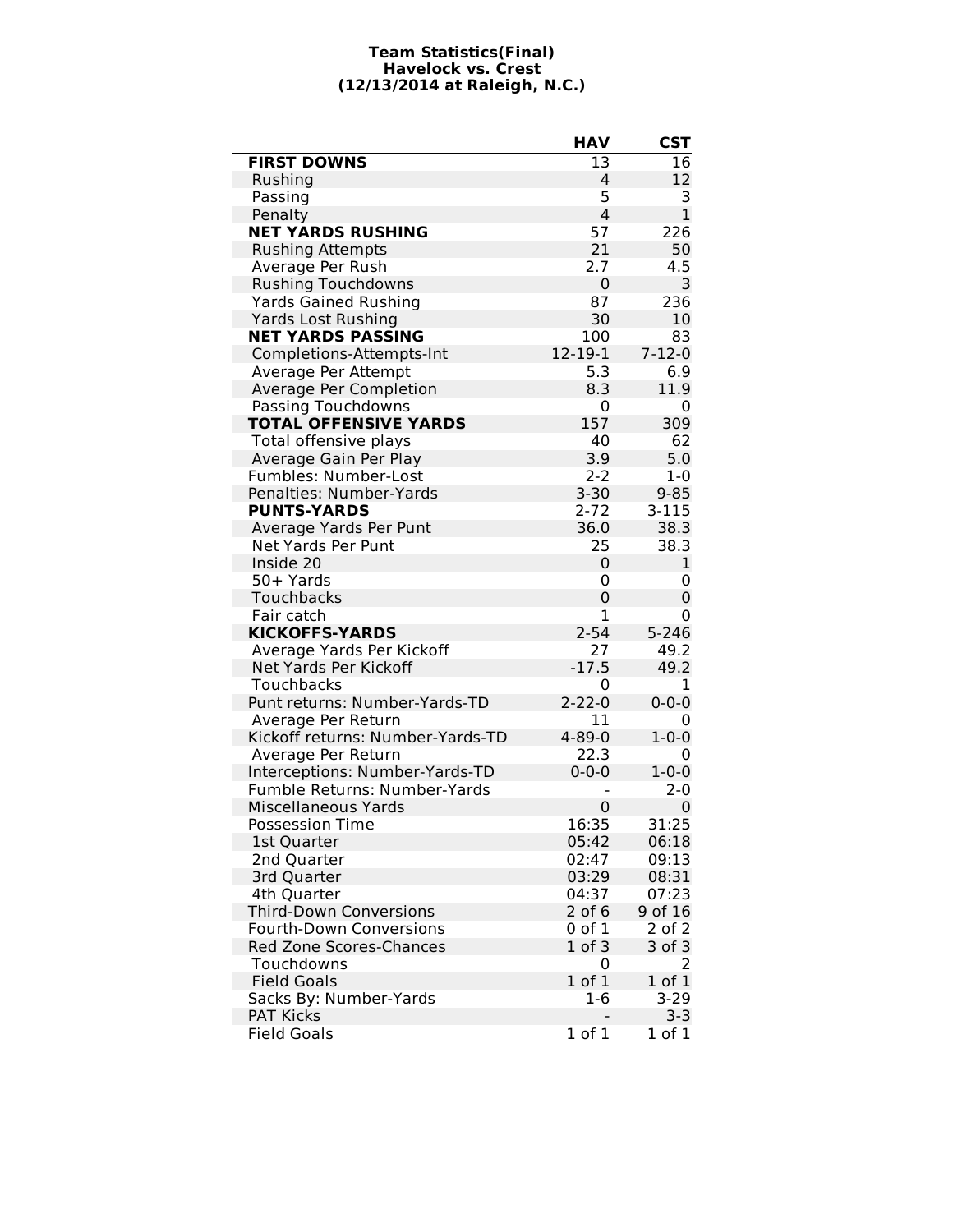### **Individual Statistics(Final) Havelock vs. Crest (12/13/2014 at Raleigh, N.C.)**

| <b>Havelock</b>  |                  |                                   |                  |                       |                 |                  |                                  | <b>Crest</b>       |          |                  |                             |                  |                 |                      |                |
|------------------|------------------|-----------------------------------|------------------|-----------------------|-----------------|------------------|----------------------------------|--------------------|----------|------------------|-----------------------------|------------------|-----------------|----------------------|----------------|
| <b>Rushing</b>   | No.              | Gain                              | Loss             | Net                   | TD              | Lg               | Avg                              | <b>Rushing</b>     |          | Gain<br>No.      |                             | Loss             | Net             | TD<br>Lg             |                |
| Sharpe           | 13               | 51                                | 0                | 51                    | 0               | $\overline{7}$   | 3.9                              | Harbison           |          | 41               | 193                         | 1                | 192             | 3<br>36              |                |
| Boykin           | 1                | 13                                | 0                | 13                    | 0               | 13               | 13                               | Green              |          | 6                | 40                          | 6                | 34              | 0<br>10              |                |
| Sabdo            | 7                | 23                                | 30               | $-7$                  | 0               | 12               | $-1$                             | Hopper, T.         |          | $\mathbf 1$      | 3                           | 0                | 3               | $\mathbf 0$          | $\overline{3}$ |
| <b>Totals</b>    | 21               | 87                                | 30               | 57                    | $\Omega$        | $\overline{13}$  | 2.7                              | TEAM               |          | $\overline{2}$   | 0                           | 3                | -3              | 0                    | $\mathbf 0$    |
|                  |                  |                                   |                  |                       |                 |                  |                                  | <b>Totals</b>      |          | 50               | 236                         | $\overline{10}$  | 226             | 3<br>$\overline{36}$ |                |
| Passing          |                  | $C-A-I$                           | Yds              | th                    | Long            |                  | <b>Sack</b>                      |                    | Passing  | $C-A-I$          |                             | th<br>Yds        |                 | Long                 |                |
| Sabdo            |                  | $12 - 19 - 1$                     | 100              | 0                     |                 | 30               | 3                                | Green              |          | $7 - 11 - 0$     |                             | 83               | 0               | 36                   |                |
| <b>Totals</b>    |                  | 12-191                            | 100              | $\overline{0}$        |                 | $\overline{30}$  | 3                                | Huskey, D.         |          | $0 - 1 - 0$      |                             | 0                | 0               | 0                    |                |
|                  |                  |                                   |                  |                       |                 |                  |                                  | <b>Totals</b>      |          | $7 - 120$        |                             | $\overline{83}$  | $\mathbf 0$     | 36                   |                |
| <b>Receiving</b> |                  | No.                               |                  | Yards                 | TD              |                  | Long                             | <b>Receiving</b>   |          | No.              |                             | Yards            |                 | TD                   | Long           |
| Boykin           |                  | 4                                 |                  | 32                    | $\mathbf 0$     |                  | 30                               | Thompson           |          |                  | 3                           |                  | 38              | $\mathbf 0$          |                |
| Joyner           |                  | 3                                 |                  | 24                    | 0               |                  | 13                               | Hopper, T.         |          |                  | 3                           |                  | 9               | 0                    |                |
| Frazier, D.      |                  | 3                                 |                  | 23                    | 0               |                  | 8                                | Harbison           |          |                  | 1                           |                  | 36              | 0                    |                |
| Wallace          |                  | $\mathbf{1}$                      |                  | 17                    | 0               |                  | 17                               | <b>Totals</b>      |          |                  | $\overline{7}$              |                  | $\overline{83}$ | 0                    |                |
| <b>Begley</b>    |                  | $\mathbf{1}$                      |                  | 4                     | 0               |                  | 4                                |                    |          |                  |                             |                  |                 |                      |                |
| Totals           |                  | $\overline{12}$                   |                  | 100                   | 0               |                  | $\overline{30}$                  |                    |          |                  |                             |                  |                 |                      |                |
| <b>Punting</b>   |                  | No.<br>Yds                        | Avg              |                       | Long            | In20             | ΤB                               | <b>Punting</b>     | No.      | Yds              |                             | Avg              | Long            |                      | In20           |
| Mccullough       |                  | $\overline{72}$<br>2              | 36.0             |                       | 38              |                  | 0<br>0                           | Trejo              |          | 3<br>115         |                             | 38.3             |                 | 46                   | $\mathbf 1$    |
| <b>Totals</b>    |                  | $\overline{2}$<br>$\overline{72}$ | 36.0             |                       | $\overline{38}$ |                  | $\overline{0}$<br>0              | <b>Totals</b>      |          | 3<br>115         |                             | 38.3             |                 | 46                   | $\overline{1}$ |
|                  |                  | Punt                              |                  | Kickoff               |                 | <b>Intercept</b> |                                  |                    |          | Punt             |                             | <b>Kickoff</b>   |                 | Intercept            |                |
| Returns          | No               | Yds Lg                            | No               | Yds                   | Lg<br>No        |                  | Yds<br>Lg                        | <b>Returns</b>     | No       | Yds Lg           | No                          | Yds Lg           |                 | No                   | Yds            |
| Frazier, D.      | $\mathbf 0$<br>2 | $\overline{0}$<br>0<br>13         | $\mathbf{1}$     | $\overline{28}$<br>46 | 21              | 0                | 0<br>0                           | Chaney             | 0        | $\mathbf 0$<br>0 | $\mathbf 0$<br>$\mathbf 1$  | $\mathbf 0$<br>0 | $\overline{0}$  | 0                    | 0              |
| Boykin<br>Bowman | 0                | 22<br>$\overline{0}$<br>0         | 2<br>$\mathbf 1$ | 15                    | 27<br>15        | 0<br>0           | 0<br>0<br>0<br>0                 | Ramseur            | 0        |                  | 0<br>0                      |                  | 0               | 1                    | 0<br>$\Omega$  |
| Totals           | $\overline{2}$   | $\overline{22}$<br>13             | 4                | 89                    | 27              | 0                | $\overline{0}$<br>$\overline{0}$ | <b>Totals</b>      | $\Omega$ | $\Omega$         | $\mathbf 0$<br>$\mathbf{1}$ | $\Omega$         | $\overline{0}$  | 1                    |                |
| Field goals      |                  | <b>Qtr Time</b>                   |                  | Dist                  |                 | Result           |                                  | <b>Field goals</b> |          | <b>Qtr Time</b>  |                             | Dist             |                 | Result               |                |
| <b>Baker</b>     | 2nd              | 09:22                             |                  | 22 yards              |                 | good             |                                  | Trejo              |          | 2nd              | 00:09                       | 25 yards         |                 | good                 |                |
| <b>Kickoffs</b>  | No.              | Yards                             |                  | Avg                   |                 | ТB               | OВ                               | <b>Kickoffs</b>    | No.      | Yards            |                             |                  | Avg             | TB                   | OВ             |
| <b>Baker</b>     | 2                | $\overline{54}$ yards             |                  | 27                    |                 | $\Omega$         | 0                                | Trejo              | 5        |                  | $246$ yards                 |                  | 49.2            | $\mathbf{1}$         | 0              |
|                  |                  |                                   |                  |                       |                 |                  |                                  |                    |          |                  |                             |                  |                 |                      |                |
| All-purpose      |                  | Run                               | <b>Rcv</b>       | <b>KR</b>             | <b>PR</b>       | IR               | <b>Total</b>                     | All-purpose        |          | Run              | <b>Rcv</b>                  | <b>KR</b>        | <b>PR</b>       | IR                   | Total          |
| Boykin           |                  | 13                                | 32               | 46                    | $\overline{22}$ | $\mathbf 0$      | 113                              | Harbison           |          | 192              |                             | 36               | 0               | 0<br>0               |                |
|                  |                  |                                   |                  |                       |                 |                  |                                  |                    |          |                  |                             |                  |                 |                      |                |
| Frazier, D.      |                  | $\mathbf 0$                       | 23               | 28                    | 0               | 0                | 51                               |                    |          |                  | 0                           | 38               | 0               | 0<br>0               |                |
| Sharpe           |                  | 51                                | 0                | 0                     | 0               | 0                | 51                               | Thompson<br>Green  |          | 34               |                             | 0                | 0               | $\mathbf 0$<br>0     |                |

FUMBLES: Havelock- Frazier,D. 1-1 Sabdo 1-1 . Crest- Thompson 1-0 .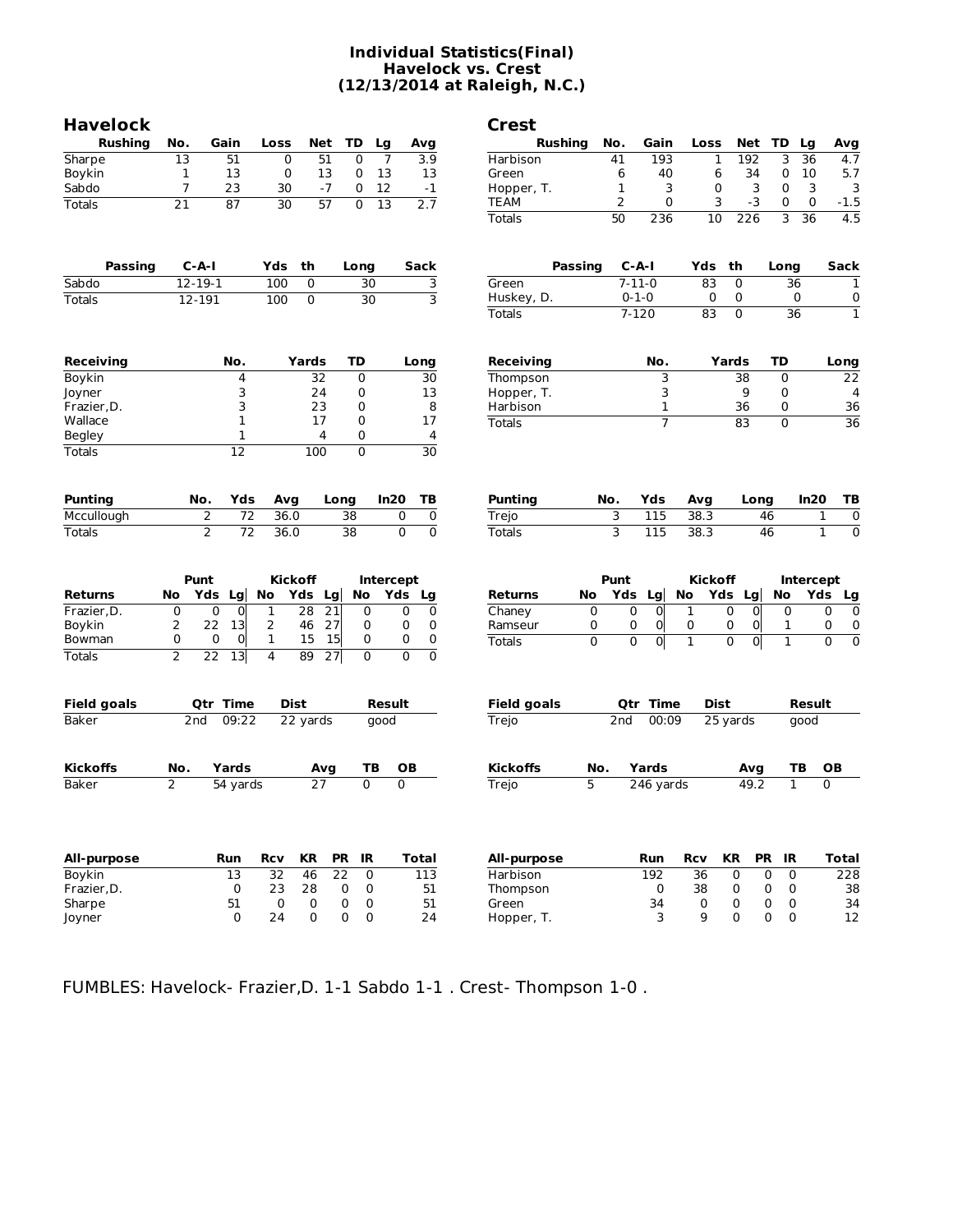#### **Defensive Statistics(Final) Havelock vs. Crest (12/13/2014 at Raleigh, N.C.)**

| #            | Havelock           |      | Solo           | Ast            | <b>Total</b> | Sacks-Yds                | <b>TFL-Yds</b>           |                              | FF.         | FR-Yds          | Int-Yds                  | <b>BrUp</b>              | <b>Blks</b>              | QBH         |
|--------------|--------------------|------|----------------|----------------|--------------|--------------------------|--------------------------|------------------------------|-------------|-----------------|--------------------------|--------------------------|--------------------------|-------------|
|              | 41 Vanover         |      | 3              | 6              | 9            |                          | $\overline{\phantom{a}}$ |                              |             |                 | $\overline{\phantom{a}}$ | $\overline{a}$           |                          |             |
|              | 65 Flloyd          |      | 5              | 4              | 9            |                          | $1.0 - 1$                |                              |             |                 | $\overline{\phantom{a}}$ | $\blacksquare$           |                          |             |
|              | 5 Joyner           |      | 4              | 4              | 8            |                          |                          |                              |             |                 |                          |                          |                          |             |
| $\mathbf{1}$ | Stackhouse         |      | 5              | $\overline{2}$ | 7            | $\blacksquare$           | $\overline{\phantom{a}}$ |                              |             |                 | $\blacksquare$           | $\blacksquare$           |                          |             |
|              | 32 Godette, Joey   |      | 4              | 3              | 7            |                          |                          |                              |             |                 | $\blacksquare$           | 1                        |                          |             |
|              | 18 Granison        |      | 2              | 3              | 5            | $1.0 - 6$                | $1.0 - 6$                |                              |             |                 |                          |                          |                          |             |
| 20           | Wallace            |      | 4              | $\mathbf 1$    | 5            |                          |                          |                              |             |                 | $\overline{\phantom{a}}$ | $\overline{\phantom{a}}$ |                          |             |
|              | 23 Harris          |      | 4              | $\mathbf{1}$   | 5            |                          |                          |                              |             |                 |                          |                          |                          |             |
| 4            | Owens, T.          |      | 3              | 0              | 3            |                          |                          |                              |             |                 | $\overline{\phantom{a}}$ |                          |                          |             |
|              | 42 Fisher          |      | 0              | 3              | 3            |                          |                          |                              |             |                 | $\blacksquare$           | $\blacksquare$           |                          |             |
|              | 12 Gatling         |      | 0              | $\overline{2}$ | 2            |                          |                          |                              |             |                 |                          |                          |                          |             |
|              | 44 Frazier         |      | 1              | $\overline{0}$ | 1            | $\overline{\phantom{a}}$ |                          |                              |             |                 | $\overline{\phantom{a}}$ | $\overline{\phantom{a}}$ |                          |             |
|              | 63 Godette, Jaquan |      | 0              | $\mathbf 1$    | 1            |                          |                          |                              |             |                 |                          |                          |                          |             |
|              | 70 Watkins         |      | 1              | 0              | 1            | $\blacksquare$           |                          |                              |             |                 |                          |                          | $\overline{a}$           |             |
|              | <b>Totals</b>      |      | 36             | 30             | 66           | $1-6$                    | $2.0 - 7$                |                              | $\mathbf 0$ | $0-0$           | $0 - 0$                  | $\mathbf{1}$             | $\mathbf 0$              | $\mathbf 0$ |
|              |                    |      |                |                |              |                          |                          |                              |             |                 |                          |                          |                          |             |
| #            | Crest              | Solo | Ast            | <b>Total</b>   |              | Sacks-Yds                | <b>TFL-Yds</b>           | <b>FF</b>                    |             | FR-Yds          | Int-Yds                  | <b>BrUp</b>              | <b>Blks</b>              | QBH         |
|              | 35 Foster, Ju.     | 6    | $\overline{2}$ | 8              |              | $2.0 - 23$               | $2.0 - 23$               | $\mathbf{1}$                 |             |                 | $\overline{\phantom{a}}$ |                          |                          | 1           |
|              | 90 Willis          | 5    | $\overline{2}$ | 7              |              | $0.5 - 3$                | $0.5 - 3$                | $\blacksquare$               |             |                 | $\overline{\phantom{a}}$ | $\blacksquare$           | $\overline{\phantom{0}}$ |             |
| 26           | Ramseur            | 3    | 2              | 5              |              |                          |                          | $\overline{a}$               |             |                 | $1 - 0$                  |                          |                          |             |
| 2            | Roseboro           | 2    | $\overline{2}$ | 4              |              |                          |                          | $\qquad \qquad \blacksquare$ |             |                 | $\overline{\phantom{a}}$ |                          |                          |             |
| 8            | Brooks, J.         | 3    | 1              | 4              |              | $\blacksquare$           |                          | $\blacksquare$               |             | $1 - 0$         | $\overline{\phantom{a}}$ | $\blacksquare$           |                          |             |
| 3            | Feaster            | 3    | $\mathbf 0$    | 3              |              | $\overline{\phantom{a}}$ | $1.0 - 2$                |                              |             |                 | $\blacksquare$           | $\overline{\phantom{a}}$ |                          |             |
| 33           | Hopper, M.         | 3    | $\mathbf 0$    | 3              |              |                          |                          |                              |             |                 |                          |                          |                          |             |
| 1            | Brooks, O.         | 1    | $\mathbf 1$    | $\overline{2}$ |              | $0.5 - 3$                | $0.5 - 3$                | $\overline{\phantom{0}}$     |             | $\qquad \qquad$ |                          | $\blacksquare$           | $\blacksquare$           |             |
| 25           | Craig, G.          | 1    | 1              | $\overline{2}$ |              |                          |                          |                              |             |                 |                          |                          |                          |             |
|              | 14 Chaney          | 0    | 1              | $\mathbf 1$    |              |                          |                          |                              |             |                 |                          |                          |                          |             |

| 32 Brintley    |    |    | $\sim$                   | $\sim$                            |                  | $\overline{\phantom{a}}$        | and the company of the company    | $\sim$ | $\sim$                                                              |  |
|----------------|----|----|--------------------------|-----------------------------------|------------------|---------------------------------|-----------------------------------|--------|---------------------------------------------------------------------|--|
| 4 Oates        |    |    | $\overline{\phantom{0}}$ | $\blacksquare$                    | $\sim$ 100 $\mu$ | 1-0                             | $\blacksquare$                    | $\sim$ | $\sim$                                                              |  |
| 37 Foster, Ja. |    |    | $\sim$                   | <b>Contract Contract Contract</b> |                  | the contract of the contract of | and the control of the control of |        | $\mathcal{L}_{\text{max}}$ and $\mathcal{L}_{\text{max}}$<br>$\sim$ |  |
| Totals         | วค | 40 | $3-29$                   | $4.0 - 31$                        |                  | $2 \t2 - 2 - 0$                 | $1 - 0$                           |        |                                                                     |  |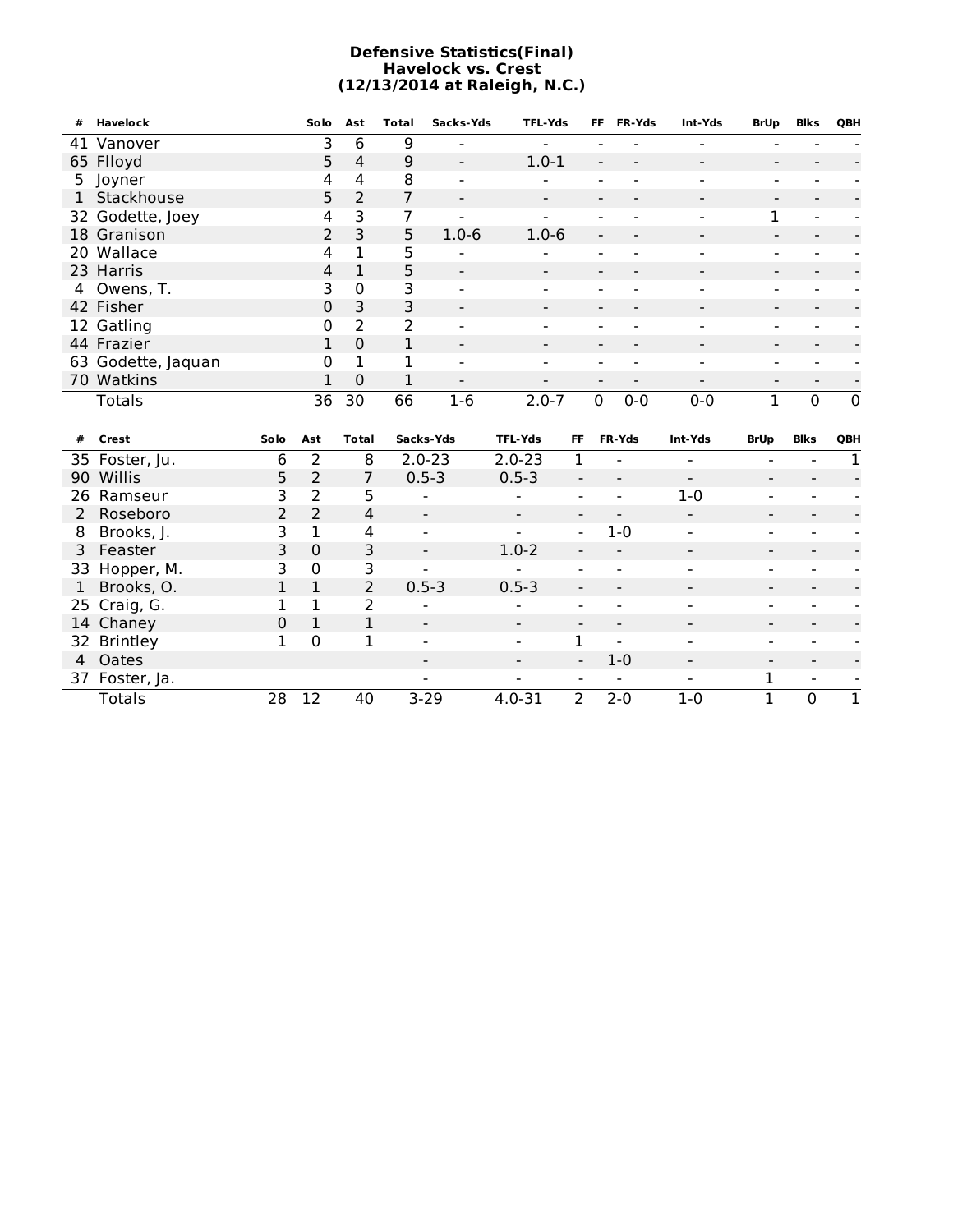#### **Participation Report(Final) Havelock vs. Crest (12/13/2014 at Raleigh, N.C.)**

| <b>Havelock</b> |    |                | Crest      |    |                |  |
|-----------------|----|----------------|------------|----|----------------|--|
| <b>Pos</b>      | ## | <b>OFFENSE</b> | <b>Pos</b> | ## | <b>OFFENSE</b> |  |
|                 |    |                |            |    |                |  |
| <b>Pos</b>      | ## | <b>DEFENSE</b> | Pos        | ## | <b>DEFENSE</b> |  |

**Havelock:** 1-Stackhouse; 2-Frazier,D.; 3-Boykin; 4-Owens, T.; 5-Joyner; 6-Bowman; 7-Sabdo; 9-Baker; 12-Gatling; 18-Granison; 20- Wallace; 22-Begley; 23-Harris; 32-Godette, Joey; 34-Sharpe; 41-Vanover; 42-Fisher; 44-Frazier; 55-Vernier; 63-Godette, Jaquan; 65- Flloyd; 70-Watkins; 84-Mccullough;

**Crest:** 1-Brooks, O.; 2-Roseboro; 3-Feaster; 4-Oates; 6-Hopper, T.; 7-Green; 8-Brooks, J.; 9-Huskey, D.; 14-Chaney; 21-Harbison; 25- Craig, G.; 26-Ramseur; 32-Brintley; 33-Hopper, M.; 35-Foster, Ju.; 37-Foster, Ja.; 81-Thompson; 89-Trejo; 90-Willis;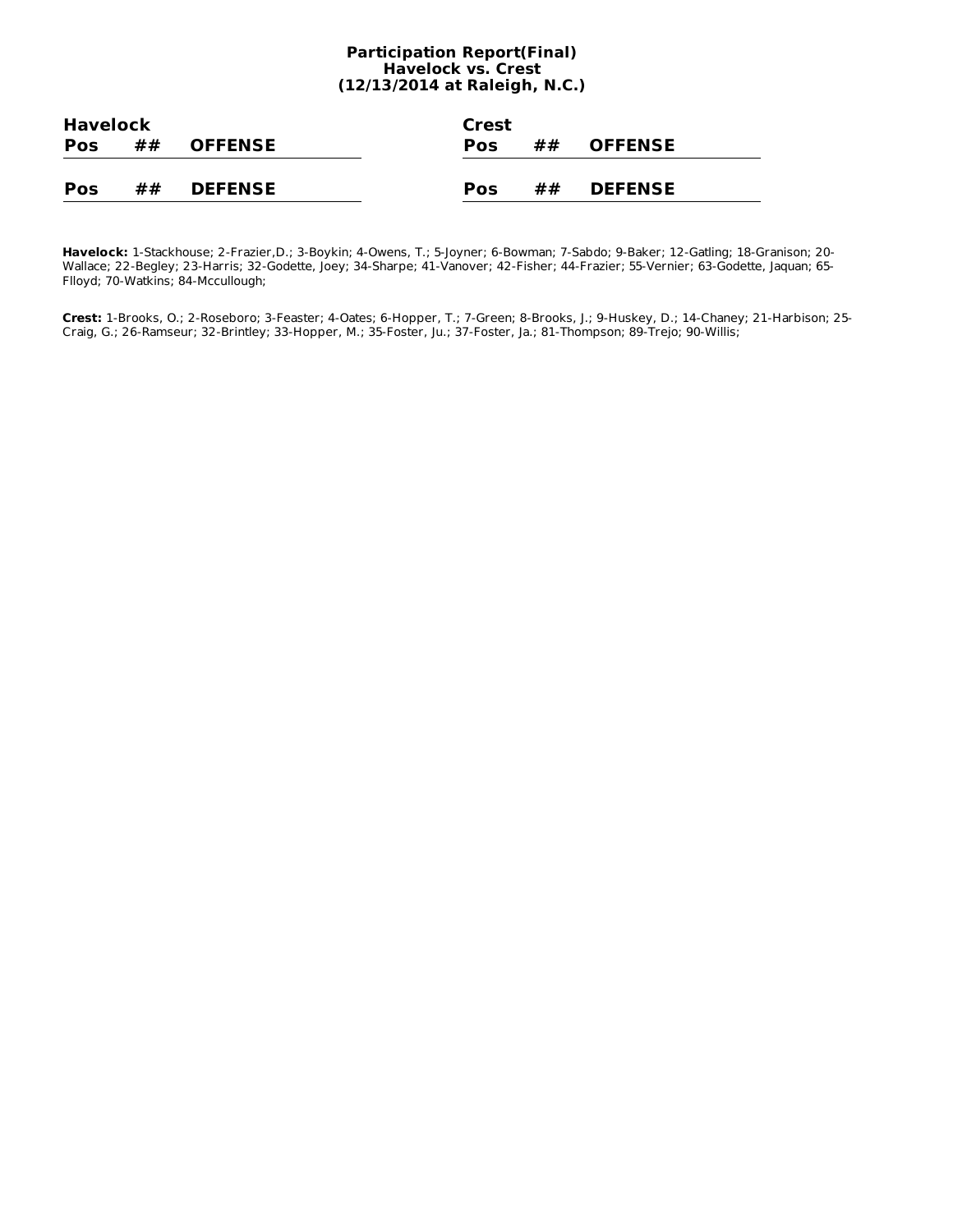## **Drive Chart (By Team)(Final) Havelock vs. Crest (12/13/2014 at Raleigh, N.C.)**

|            | <b>Drive Started</b> |             |       |                 |                   | <b>Drive Ended</b> | Consumed        |               |            |
|------------|----------------------|-------------|-------|-----------------|-------------------|--------------------|-----------------|---------------|------------|
| Team       | <b>Qtr</b>           | <b>Spot</b> | Time  | <b>Obtained</b> | <b>Spot</b>       | Time               | <b>How lost</b> | <b>PI-Yds</b> | <b>TOP</b> |
| <b>HAV</b> | 1st                  | HAV38       | 12:00 | KO              | HAV49             | 10:07              | INT             | $3 - 11$      | 1:53       |
| <b>HAV</b> | 1st                  | HAV12       | 07:46 | <b>PUNT</b>     | HAV38             | 04:01              | <b>PUNT</b>     | $8 - 26$      | 3:45       |
| <b>HAV</b> | 1st                  | HAV20       | 00:00 | KO              | CST <sub>10</sub> | 09:22              | *FG             | $8 - 70$      | 2:38       |
| <b>HAV</b> | 2 <sub>nd</sub>      | HAV33       | 04:02 | KO              | HAV40             | 03:48              | <b>FUMB</b>     | $0 - 7$       | 0:14       |
| <b>HAV</b> | 2nd                  | HAV35       | 00:03 | KO              | HAV35             | 00:00              | <b>HALF</b>     | $1 - 0$       | 0:03       |
| <b>HAV</b> | 3rd                  | HAV20       | 07:27 | KO              | HAV28             | 06:37              | <b>PUNT</b>     | $3 - 8$       | 0:50       |
| <b>HAV</b> | 3rd                  | HAV36       | 05:01 | <b>PUNT</b>     | CST <sub>26</sub> | 02:22              | <b>FUMB</b>     | $7 - 38$      | 2:39       |
| <b>HAV</b> | 4th                  | HAV24       | 08:58 | <b>PUNT</b>     | CST <sub>08</sub> | 04:21              | <b>DOWNS</b>    | $11 - 68$     | 4:37       |

|                      | 1st   | 2nd     | 3rd     | 4th     | 1st  | 2nd     |         |
|----------------------|-------|---------|---------|---------|------|---------|---------|
| Havelock             | Otr   | Otr     | Otr     | Otr     | Half | Half    | Total   |
| Time of possession   | 05:42 | 02:47   | 03:29   | 04:37   | 8:29 | 8:6     | 16:35   |
| 3rd down conversions | 1-2   | $0 - 1$ | $0 - 1$ | $1 - 2$ | 1-3  | -1-3    | 2-6     |
| 4th down conversions | ი-ი   | 0-0     | $0 - 0$ | $0 - 1$ | ი-ი  | $0 - 1$ | $0 - 1$ |

|            |                 |                   | <b>Drive Started</b> |                 |                   | <b>Drive Ended</b> |                 | Consumed      |            |  |  |
|------------|-----------------|-------------------|----------------------|-----------------|-------------------|--------------------|-----------------|---------------|------------|--|--|
| Team       | Qtr             | Spot              | Time                 | <b>Obtained</b> | Spot              | Time               | <b>How lost</b> | <b>PI-Yds</b> | <b>TOP</b> |  |  |
| <b>CST</b> | 1st             | CST <sub>40</sub> | 10:07                | INT             | CST <sub>42</sub> | 07:46              | <b>PUNT</b>     | $3 - 2$       | 2:21       |  |  |
| <b>CST</b> | 1st             | CST <sub>28</sub> | 04:01                | <b>PUNT</b>     | HAV00             | 00:04              | *TD             | $10 - 72$     | 3:57       |  |  |
| <b>CST</b> | 2nd             | CST33             | 09:20                | КO              | HAV00             | 03:48              | *TD             | $11 - 67$     | 5:32       |  |  |
| <b>CST</b> | 2 <sub>nd</sub> | HAV40             | 03:48                | <b>FUMB</b>     | HAV08             | 00:09              | $*FG$           | $9 - 32$      | 3:39       |  |  |
| <b>CST</b> | 3rd             | CST33             | 11:59                | KO              | HAV00             | 07:27              | *TD             | $9 - 67$      | 4:32       |  |  |
| <b>CST</b> | 3rd             | CST34             | 06:37                | <b>PUNT</b>     | CST39             | 05:01              | <b>PUNT</b>     | $3 - 5$       | 1:36       |  |  |
| <b>CST</b> | 3rd             | CST <sub>26</sub> | 02:22                | <b>FUMB</b>     | HAV46             | 08:58              | <b>PUNT</b>     | $9 - 28$      | 5:24       |  |  |
| <b>CST</b> | 4th             | CST <sub>07</sub> | 04:21                | <b>DOWNS</b>    | CST <sub>42</sub> | 00:00              | <b>HALF</b>     | $9 - 35$      | 4:21       |  |  |
|            |                 |                   |                      |                 |                   |                    |                 |               |            |  |  |

|                      | 1st   | 2nd   | 3rd     | 4th         | 1st   | 2nd   |          |
|----------------------|-------|-------|---------|-------------|-------|-------|----------|
| Crest                | Otr   | Otr   | Otr     | Otr         | Half  | Half  | Total    |
| Time of possession   | 06:18 | 09:13 |         | 08:31 07:23 | 15:31 | 15:54 | 31:25    |
| 3rd down conversions | 1-3   | 4-5   | $1 - 3$ | 3-5         | 5-8   | 4-8   | $9 - 16$ |
| 4th down conversions | 1-1   | 0-0   | $1 - 1$ | 0-0         | 1-1   | 1-1   | $2-2$    |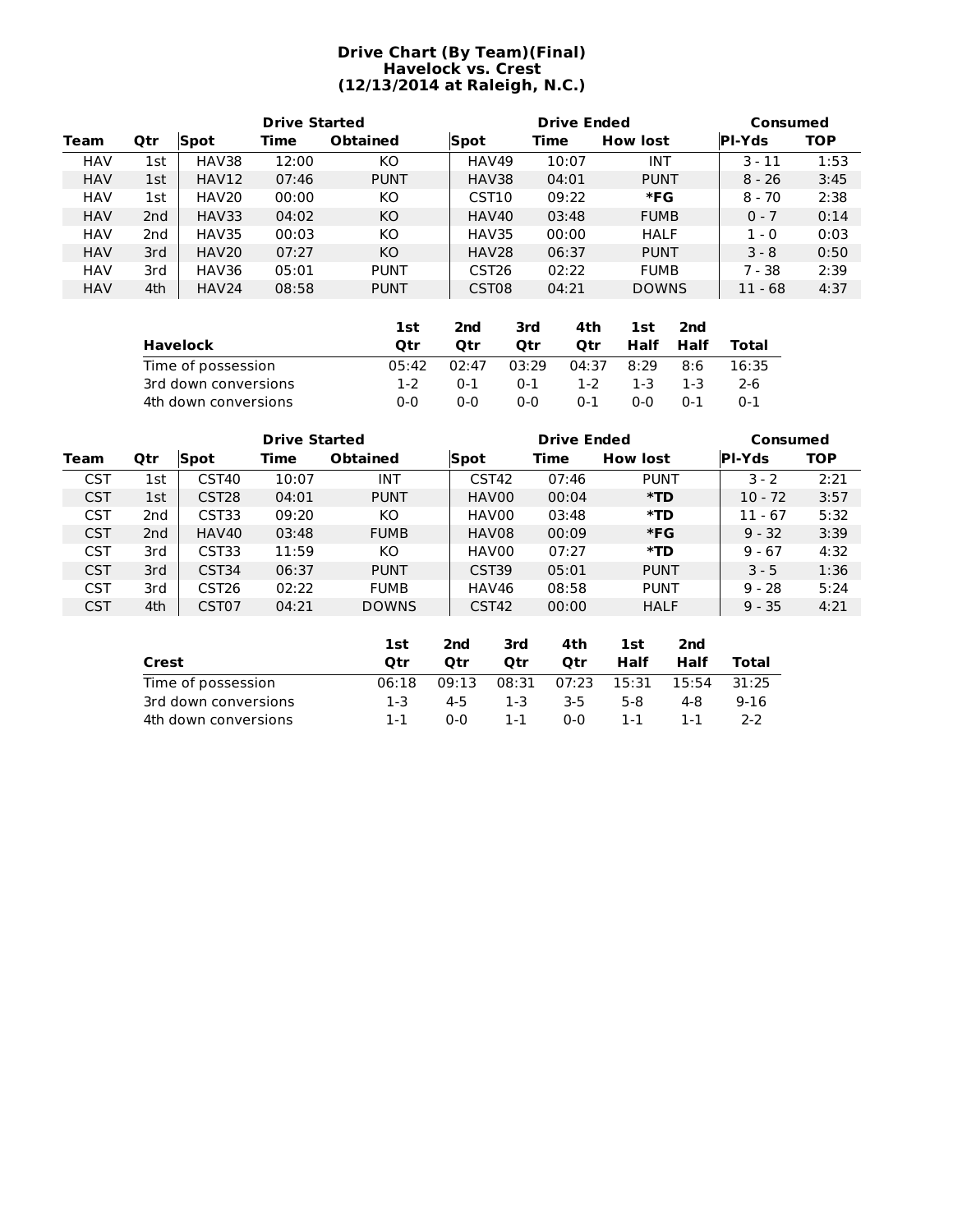### **Drive Chart (By Quarter)(Final) Havelock vs. Crest (12/13/2014 at Raleigh, N.C.)**

|            |                 |                   | <b>Drive Started</b> |                 |                   | <b>Drive Ended</b> |                 | Consumed  |      |  |  |
|------------|-----------------|-------------------|----------------------|-----------------|-------------------|--------------------|-----------------|-----------|------|--|--|
| Team       | Qtr             | <b>Spot</b>       | Time                 | <b>Obtained</b> | Spot              | Time               | <b>How lost</b> | PI-Yds    | TOP. |  |  |
| HAV        | 1st             | HAV38             | 12:00                | KO.             | HAV49             | 10:07              | <b>INT</b>      | $3 - 11$  | 1:53 |  |  |
| <b>CST</b> | 1st             | CST <sub>40</sub> | 10:07                | <b>INT</b>      | CST <sub>42</sub> | 07:46              | <b>PUNT</b>     | $3 - 2$   | 2:21 |  |  |
| <b>HAV</b> | 1st             | HAV12             | 07:46                | <b>PUNT</b>     | HAV38             | 04:01              | <b>PUNT</b>     | 8 - 26    | 3:45 |  |  |
| <b>CST</b> | 1st             | CST <sub>28</sub> | 04:01                | <b>PUNT</b>     | HAV00             | 00:04              | *TD             | $10 - 72$ | 3:57 |  |  |
| <b>HAV</b> | 1st             | HAV20             | 00:00                | KO.             | CST <sub>10</sub> | 09:22              | *FG             | $8 - 70$  | 2:38 |  |  |
| <b>CST</b> | 2 <sub>nd</sub> | CST33             | 09:20                | KO.             | HAV00             | 03:48              | *TD             | $11 - 67$ | 5:32 |  |  |
| <b>HAV</b> | 2nd             | HAV33             | 04:02                | ΚO              | HAV40             | 03:48              | FUMB            | $0 - 7$   | 0:14 |  |  |
| <b>CST</b> | 2nd             | HAV40             | 03:48                | <b>FUMB</b>     | HAV08             | 00:09              | *FG             | $9 - 32$  | 3:39 |  |  |
| <b>HAV</b> | 2nd             | HAV35             | 00:03                | KO.             | HAV35             | 00:00              | HALF            | $1 - 0$   | 0:03 |  |  |
| <b>CST</b> | 3rd             | CST33             | 11:59                | KO.             | HAV00             | 07:27              | *TD             | $9 - 67$  | 4:32 |  |  |
| HAV        | 3rd             | HAV20             | 07:27                | ΚO              | HAV28             | 06:37              | <b>PUNT</b>     | 3 - 8     | 0:50 |  |  |
| <b>CST</b> | 3rd             | CST34             | 06:37                | <b>PUNT</b>     | CST39             | 05:01              | <b>PUNT</b>     | $3 - 5$   | 1:36 |  |  |
| HAV        | 3rd             | HAV36             | 05:01                | <b>PUNT</b>     | CST <sub>26</sub> | 02:22              | FUMB            | 7 - 38    | 2:39 |  |  |
| <b>CST</b> | 3rd             | CST <sub>26</sub> | 02:22                | <b>FUMB</b>     | HAV46             | 08:58              | <b>PUNT</b>     | $9 - 28$  | 5:24 |  |  |
| HAV        | 4th             | HAV24             | 08:58                | <b>PUNT</b>     | CST <sub>08</sub> | 04:21              | <b>DOWNS</b>    | $11 - 68$ | 4:37 |  |  |
| <b>CST</b> | 4th             | CST <sub>07</sub> | 04:21                | <b>DOWNS</b>    | CST <sub>42</sub> | 00:00              | <b>HALF</b>     | $9 - 35$  | 4:21 |  |  |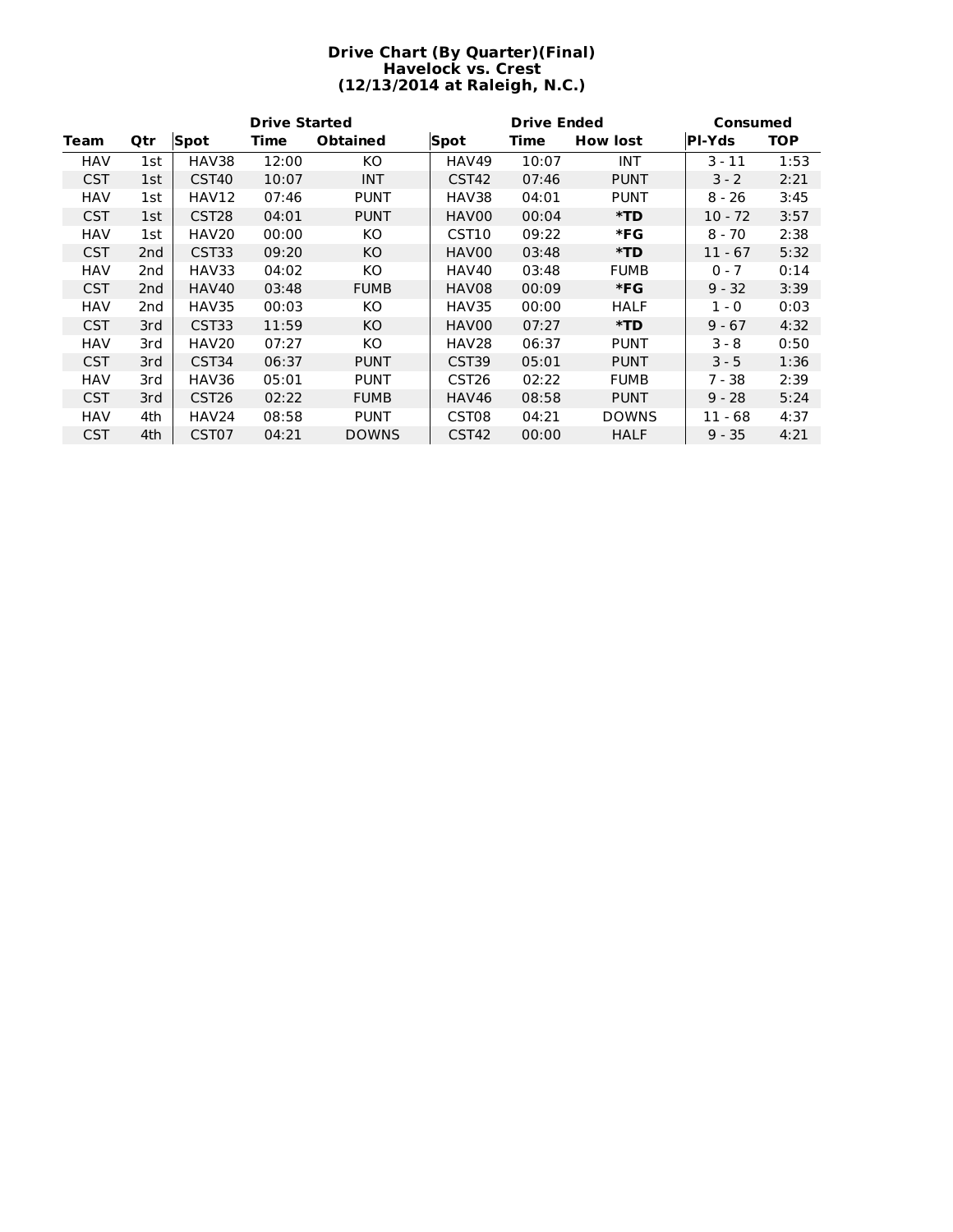## **Play-by-Play Summary (1st quarter) Havelock vs. Crest (12/13/2014 at Raleigh, N.C.)**

|                 |                    | <b>Havelock 0, Crest 7</b>                                                                                              |    |
|-----------------|--------------------|-------------------------------------------------------------------------------------------------------------------------|----|
| $1-0$           | HAV03              | Trejo kick attempt good.                                                                                                |    |
| 4-0             | HAV01              | Harbison rush for 1 yard to the HAV0, TOUCHDOWN, clock 00:04.                                                           |    |
| 3-0             | HAV02              | Harbison rush for 1 yard to the HAV1 (Joyner).                                                                          |    |
| $2 - 0$         | HAV03              | Harbison rush for 1 yard to the HAV2 (Granison; Flloyd).                                                                |    |
| $1-0$           | HAV10              | Harbison rush for 7 yards to the HAV3 (Wallace).                                                                        |    |
|                 | 2-11 HAV46         | Green pass complete to Harbison for 36 yards to the HAV10, 1ST DOWN CST (Wallace).                                      | P  |
|                 | 1-10 HAV45         | Green pass complete to Thompson for no gain to the HAV45, fumble by Thompson recovered by CST Odum at<br>HAV46.         |    |
|                 | 2-10 CST40         | Green pass incomplete to Odum, PENALTY HAV pass interference (Gatling) 15 yards to the HAV45, 1ST DOWN<br>CST, NO PLAY. | E. |
|                 | 1-10 CST40         | Green pass incomplete to Thompson.                                                                                      |    |
| $3 - 1$         | CST37              | Harbison rush for 3 yards to the CST40, 1ST DOWN CST (Vanover).                                                         | R  |
|                 | 2-10 CST28         | Green rush for 9 yards to the CST37 (Godette, Joey).                                                                    |    |
|                 | 1-10 CST28         | Green pass incomplete to Odum.                                                                                          |    |
|                 |                    | <b>CREST drive start at 04:01.</b>                                                                                      |    |
|                 |                    |                                                                                                                         |    |
|                 | 4-12 HAV38         | Mccullough punt 34 yards to the CST28, fair catch by Oates.<br>8 plays, 26 yards, 3:45                                  |    |
|                 | 3-12 HAV38         | Sabdo pass incomplete to 06.                                                                                            |    |
|                 | 2-16 HAV34         | Sabdo pass complete to Begley for 4 yards to the HAV38.                                                                 |    |
|                 | 1-10 HAV40         | Sabdo sacked for loss of 6 yards to the HAV34 (Brooks, O.; Willis).                                                     |    |
| $2 - 7$         | HAV33              | Sharpe rush for 7 yards to the HAV40, 1ST DOWN HAV (Feaster).                                                           | R  |
|                 | 1-10 HAV30         | Sharpe rush for 3 yards to the HAV33 (Willis).                                                                          |    |
| $3 - 5$         | HAV17              | Sabdo pass complete to Joyner for 13 yards to the HAV30, 1ST DOWN HAV (Roseboro).                                       | P  |
| $2 - 8$         | HAV14              | Sabdo rush for 3 yards to the HAV17 (Feaster).                                                                          |    |
|                 | 1-10 HAV12         | Sharpe rush for 2 yards to the HAV14 (Brooks, J.).                                                                      |    |
|                 |                    | <b>HAVELOCK drive start at 07:46.</b>                                                                                   |    |
|                 |                    |                                                                                                                         |    |
|                 |                    | 3 plays, 2 yards, 2:21                                                                                                  |    |
| 4-8             | CST42              | Trejo punt 46 yards to the HAV12, downed.                                                                               |    |
|                 | 3-11 CST39         | Harbison rush for 3 yards to the CST42 (Stackhouse).                                                                    |    |
|                 | 2-12 CST38         | Harbison rush for 1 yard to the CST39 (Godette, Joey; Flloyd).                                                          |    |
| $2 - 6$         | CST44              | PENALTY CST false start 6 yards to the CST38.                                                                           |    |
|                 | 1-10 CST40         | Harbison rush for 4 yards to the CST44 (Flloyd).                                                                        |    |
|                 |                    | CREST drive start at 10:07.                                                                                             |    |
|                 |                    |                                                                                                                         |    |
|                 |                    | 3 plays, 11 yards, 1:53                                                                                                 |    |
|                 | 1-10 HAV49         | Sabdo pass intercepted by Ramseur at the CST40, Ramseur return 0 yards to the CST40.                                    |    |
| $1 - 5$         | CST46              | PENALTY HAV false start 5 yards to the HAV49.                                                                           |    |
|                 | 1-10 HAV49         | PENALTY CST face mask 5 yards to the CST46.                                                                             |    |
| $2 - 7$         | HAV41              | Sabdo pass complete to Frazier, D. for 8 yards to the HAV49, 1ST DOWN HAV (Craig, G.).                                  | P  |
|                 | 1-10 HAV38         | Sharpe rush for 3 yards to the HAV41 (Foster, Ju.).                                                                     |    |
|                 |                    | Trejo kickoff 49 yards to the HAV11, Boykin return 27 yards to the HAV38 (Chaney; Foster, Ju.).                         |    |
|                 | CST ball on CST40. |                                                                                                                         |    |
| (68) Morris, M. |                    | Havelock won the coin toss will receive. Crest will defend the south g                                                  |    |
|                 |                    | Havelock Captains: (7) Sabdo, T. (20) Wallace, T. (42) Fisher, A.                                                       |    |
| (6) Hopper, T.  |                    |                                                                                                                         |    |
|                 |                    | Crest Captins: (1) Brooks, O. (2) Roseboro, D. (3) Feaster, J.                                                          |    |
|                 |                    |                                                                                                                         |    |

10 plays, 72 yards, 3:57

Trejo kickoff 49 yards to the HAV11, Boykin return 19 yards to the HAV30 (Roseboro), PENALTY HAV holding 10 yards to the HAV20, 1st and 10, HAV ball on HAV20.

#### **HAVELOCK drive start at 00:00.**

1-10 HAV20 Sharpe rush for 4 yards to the HAV24 (Brooks, J.).

#### **END OF 1st QUARTER: Havelock 0, Crest 7**

|                        |  | <b>Time 1st Downs Conversions</b> |  |  |                        |     |         |                  |           |
|------------------------|--|-----------------------------------|--|--|------------------------|-----|---------|------------------|-----------|
| <b>Quarter Summary</b> |  |                                   |  |  | Score Poss R P X T 3rd | 4th | Rushina | Passing          | Penalties |
| Havelock               |  |                                   |  |  | 05:42 1 2 0 3 1-2      | በ-በ | 7-16    | 3-5-1-25         | 3-30      |
| Crest                  |  |                                   |  |  | 06:18 1 1 1 3 1-3 1-1  |     | 9-30    | $2 - 4 - 0 - 35$ | 2-11      |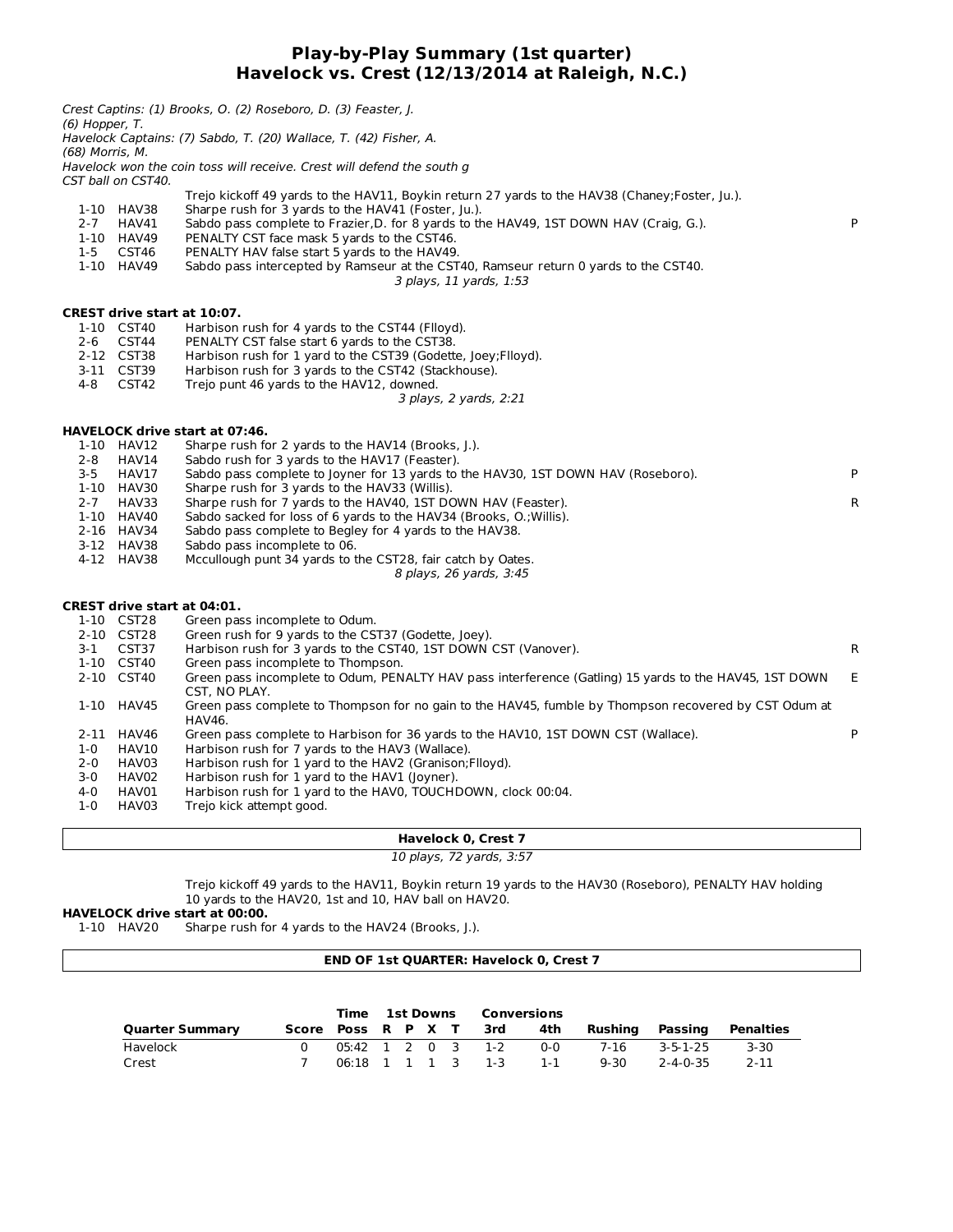# **Quickie Statistics (1st Quarter only) Havelock vs. Crest (12/13/2014 at Raleigh, N.C.)**

|                                  | HAV         | CST         |
|----------------------------------|-------------|-------------|
| Score                            | 0           |             |
| <b>FIRST DOWNS</b>               | 3           | 3           |
| <b>RUSHES-YARDS (NET)</b>        | $7 - 16$    | $9 - 30$    |
| <b>PASSING-YARDS (NET)</b>       | 25          | 35          |
| Passes Att-Comp-Int              | $5 - 3 - 1$ | $4 - 2 - 0$ |
| <b>TOTAL OFFENSE PLAYS-YARDS</b> | $12 - 41$   | 13-65       |
| Fumble Returns-Yards             | $0 - 0$     | $0 - 0$     |
| Punt Returns-Yards               | $0 - 0$     | $0 - 0$     |
| Kickoff Returns-Yards            | $2 - 46$    | $0 - 0$     |
| Interception Returns-Yards       | $0 - 0$     | $1 - 0$     |
| Punts (Number-Avg)               | $1 - 34.0$  | $1 - 46.0$  |
| Fumbles-Lost                     | $0 - 0$     | $1 - 0$     |
| Penalties-Yards                  | $3 - 30$    | $2 - 11$    |
| Possession Time                  | 05:42       | 06:18       |
| <b>Third-Down Conversions</b>    | $1 - 2$     | $1 - 3$     |
| Fourth-Down Conversions          | $0 - 0$     | $1 - 1$     |

# **Havelock Crest**

| 19<br>3     | 0<br>$\Omega$                                      | 19<br>3                                | $\mathbf 0$    | 3.8                                                          | <b>Harbison</b>                | 8                  | $\overline{21}$ | $\mathbf 0$                                           | 21                             | $\mathbf 0$  | Avg<br>2.6                                                                 |  |  |  |  |  |             |
|-------------|----------------------------------------------------|----------------------------------------|----------------|--------------------------------------------------------------|--------------------------------|--------------------|-----------------|-------------------------------------------------------|--------------------------------|--------------|----------------------------------------------------------------------------|--|--|--|--|--|-------------|
|             |                                                    |                                        |                |                                                              |                                |                    |                 |                                                       |                                |              |                                                                            |  |  |  |  |  |             |
|             |                                                    |                                        | $\mathbf 0$    | 3                                                            | Green                          | 1                  | 9               | $\mathbf 0$                                           | 9                              | $\Omega$     | 9                                                                          |  |  |  |  |  |             |
| $C - A - I$ | Yds                                                | TD                                     |                | Sack                                                         | Passing                        | $C-A-I$            |                 | Yds                                                   | TD                             |              | Sack                                                                       |  |  |  |  |  |             |
|             | 19                                                 | 0                                      |                | 1                                                            | Green                          |                    |                 | 36                                                    | $\mathbf 0$                    |              | $\mathbf 0$                                                                |  |  |  |  |  |             |
|             | No.                                                |                                        |                | TD                                                           | <b>Receiving</b>               |                    |                 |                                                       |                                |              | TD                                                                         |  |  |  |  |  |             |
|             |                                                    |                                        | 8              | $\mathbf 0$                                                  | Thompson                       |                    |                 | $\overline{2}$                                        | 0                              |              | $\mathbf 0$                                                                |  |  |  |  |  |             |
|             |                                                    |                                        | 13             | $\mathbf 0$                                                  | Harbison                       |                    |                 | $\mathbf{1}$                                          |                                |              |                                                                            |  |  |  |  |  | $\mathbf 0$ |
| No.         | Yds                                                |                                        | In20           | TB                                                           | <b>Punting</b>                 |                    |                 |                                                       |                                |              | TB                                                                         |  |  |  |  |  |             |
| 1           | 34                                                 |                                        | $\overline{0}$ | $\overline{0}$                                               | Trejo                          |                    |                 |                                                       |                                | $\mathbf{1}$ | $\overline{0}$                                                             |  |  |  |  |  |             |
|             | No.                                                |                                        |                | TD                                                           | <b>Punt Returns</b>            |                    |                 | No.                                                   |                                |              | TD                                                                         |  |  |  |  |  |             |
|             | No.                                                |                                        |                |                                                              | <b>Kick Returns</b>            |                    |                 | No.                                                   |                                |              | TD                                                                         |  |  |  |  |  |             |
|             | $\overline{2}$                                     |                                        | 46             | $\overline{0}$                                               |                                |                    |                 |                                                       |                                |              |                                                                            |  |  |  |  |  |             |
|             | <b>Total</b>                                       |                                        |                | <b>TFL</b>                                                   | <b>Tackles</b>                 |                    |                 | <b>Total</b>                                          |                                |              | <b>TFL</b>                                                                 |  |  |  |  |  |             |
| $1-0$       | 1.0                                                |                                        | 0.0            | 0.0                                                          | Foster, Ju.                    |                    | $1 - 1$         | 1.5                                                   |                                |              | 0.0                                                                        |  |  |  |  |  |             |
|             |                                                    |                                        |                |                                                              |                                |                    |                 |                                                       |                                |              | 0.5                                                                        |  |  |  |  |  |             |
|             |                                                    |                                        |                |                                                              |                                |                    |                 |                                                       |                                |              | 0.0                                                                        |  |  |  |  |  |             |
|             | $3 - 5 - 1$<br>UA-A<br>$1 - 2$<br>$1-0$<br>$1 - 0$ | 1<br>$\mathbf{1}$<br>2.0<br>1.0<br>1.0 | Avg<br>34.0    | Yards<br>Yards<br>Yards<br><b>Sacks</b><br>0.0<br>0.0<br>0.0 | <u>TD</u><br>0.0<br>0.0<br>0.0 | Willis<br>Roseboro |                 | $2 - 4 - 0$<br>No.<br>1<br>UA-A<br>$1 - 1$<br>$2 - 0$ | No.<br>Yds<br>46<br>1.5<br>2.0 | Avg<br>46.0  | Yards<br>36<br>In20<br>Yards<br>Yards<br><b>Sacks</b><br>0.0<br>0.5<br>0.0 |  |  |  |  |  |             |

**Qtr Time Scoring Play V-H**

1st 00:04 CST - Harbison 1 yd TD RUSH (KICK by Trejo), 10-72 3:57 0-7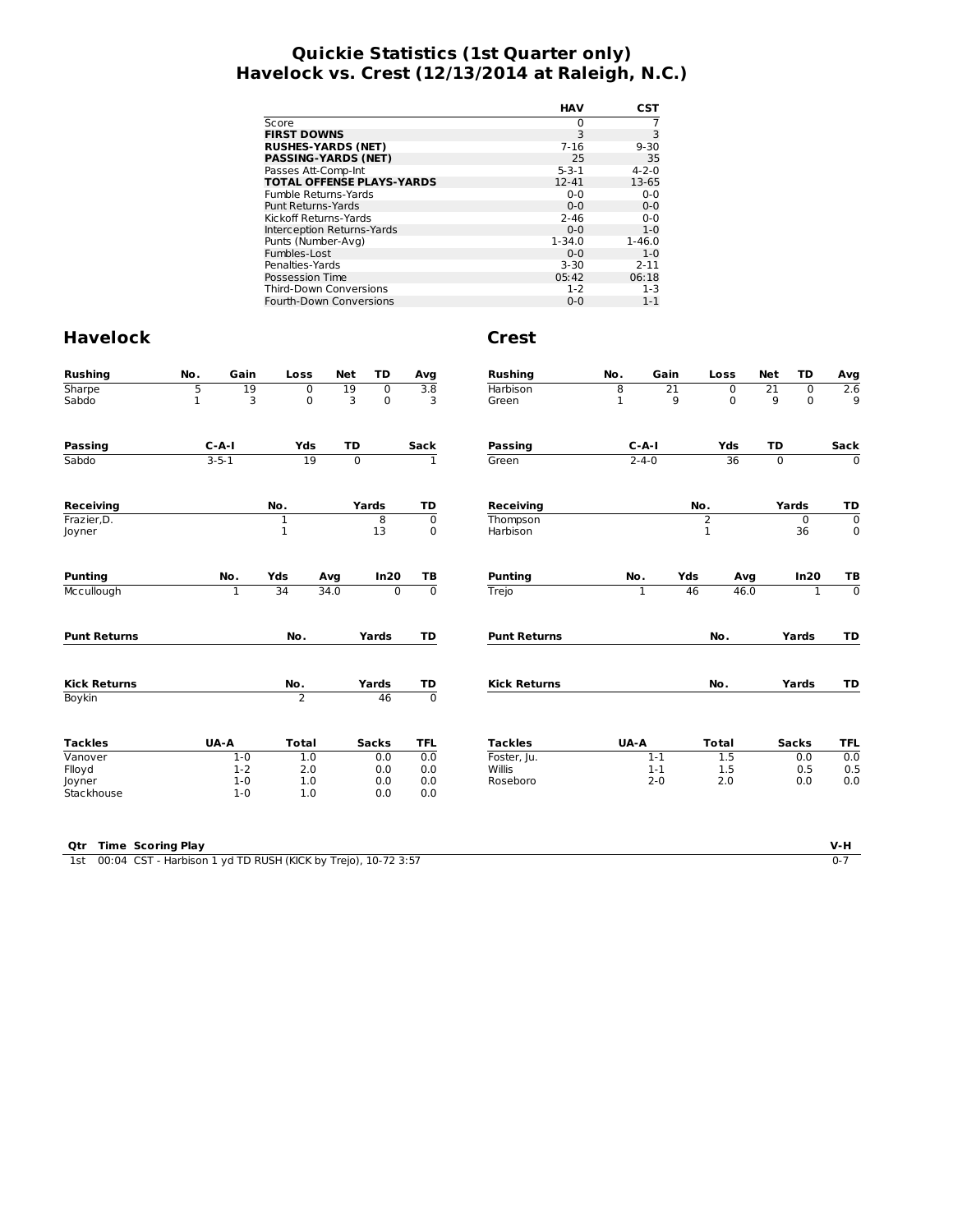# **Play-by-Play Summary (2nd quarter) Havelock vs. Crest (12/13/2014 at Raleigh, N.C.)**

| 2-6<br>2-6 | HAV24<br>HAV24 | Start of 2nd quarter, clock 12:00.<br>Boykin rush for 13 yards to the HAV37, 1ST DOWN HAV (Willis).      | R. |
|------------|----------------|----------------------------------------------------------------------------------------------------------|----|
|            | 1-10 HAV37     | Sabdo pass complete to Boykin for 30 yards to the CST33, 1ST DOWN HAV.                                   | P  |
|            | 1-10 CST33     | Sharpe rush for 6 yards to the CST27 (Ramseur).                                                          |    |
|            | 2-4 CST27      | Sabdo pass incomplete to Boykin, PENALTY CST pass interference 15 yards to the CST12, 1ST DOWN HAV, NO E |    |
|            |                | PLAY.                                                                                                    |    |
| 1-10       | CST12          | Sharpe rush for 2 yards to the CST10 (Brooks, J.; Willis).                                               |    |
| 2-8        | CST10          | Sabdo pass incomplete to Bowman (Foster, Ja.).                                                           |    |
| 3-8        | CST10          | Sharpe rush for no gain to the CST10 (Roseboro; Foster, Ju.).                                            |    |
| 4-8        | CST10          | Baker field goal attempt from 22 GOOD, clock 09:22.                                                      |    |
|            |                |                                                                                                          |    |

#### **Havelock 3, Crest 7**

8 plays, 70 yards, 2:38

Baker kickoff 27 yards to the CST33, Chaney return 0 yards to the CST33.

# **CREST drive start at 09:20.**

|         | 1-10 CST33 | Harbison rush for 4 yards to the CST37 (Flloyd; Godette, Joey).                    |    |
|---------|------------|------------------------------------------------------------------------------------|----|
| $2 - 6$ | CST37      | Harbison rush for 5 yards to the CST42 (Vanover; Godette, Joey).                   |    |
| 3-1     | CST42      | Harbison rush for 2 yards to the CST44, 1ST DOWN CST (Stackhouse; loyner).         | R. |
|         | 1-10 CST44 | Timeout Crest, clock 07:29.                                                        |    |
|         | 1-10 CST44 | Harbison rush for 2 yards to the CST46 (Vanover).                                  |    |
| 2-8     | CST46      | Green pass complete to Thompson for 22 yards to the HAV32, 1ST DOWN CST (Vanover). | P  |
|         | 1-10 HAV32 | Harbison rush for 2 yards to the HAV30 (Stackhouse).                               |    |
| $2 - 8$ | HAV30      | Harbison rush for 7 yards to the HAV23 (Watkins).                                  |    |
| 3-1     | HAV23      | Timeout Havelock, clock 05:35.                                                     |    |
| $3-1$   | HAV23      | Harbison rush for 17 yards to the HAV6, 1ST DOWN CST (Owens, T.).                  | R. |
| 1-0     | HAV06      | Timeout Havelock, clock 05:09.                                                     |    |
| 1-0     | HAV06      | Harbison rush for 4 yards to the HAV2 (Flloyd; Granison).                          |    |
| $2 - 0$ | HAV02      | Harbison rush for 1 yard to the HAV1 (Harris).                                     |    |
| $3-0$   | HAV01      | Harbison rush for 1 yard to the HAVO, TOUCHDOWN, clock 04:02.                      |    |
| 1-0     | HAV03      | Treio kick attempt good.                                                           |    |

#### **Havelock 3, Crest 14**

11 plays, 67 yards, 5:32

Trejo kickoff 48 yards to the HAV12, Frazier,D. return 21 yards to the HAV33, fumble forced by Brintley, fumble by Frazier,D. recovered by CST Oates at HAV40.

#### **CREST drive start at 03:48.**

|         |            | скезт чнуе зшн. ас оз. то.                                                               |   |
|---------|------------|------------------------------------------------------------------------------------------|---|
|         | 1-10 HAV40 | Harbison rush for 3 yards to the HAV37 (Fisher; Vanover).                                |   |
| $2 - 7$ | HAV37      | PENALTY CST IR 5 yards to the HAV42.                                                     |   |
|         | 2-12 HAV42 | Green pass incomplete to Odum (Godette, Joey).                                           |   |
|         | 3-12 HAV42 | Green pass complete to Thompson for 17 yards to the HAV25, 1ST DOWN CST (Godette, Joey). |   |
|         | 1-10 HAV25 | Harbison rush for 6 yards to the HAV19 (Vanover; Fisher).                                |   |
| 2-4     | HAV19      | Harbison rush for 4 yards to the HAV15, 1ST DOWN CST (Vanover; Fisher).                  | R |
| 1-10    | HAV15      | Harbison rush for 4 yards to the HAV11 (Godette, Jaquan; Gatling).                       |   |
| 2-6     | HAV11      | Harbison rush for 3 yards to the HAV8 (Flloyd).                                          |   |
| $3 - 3$ | HAV08      | Huskey, D. pass incomplete to Green.                                                     |   |
|         |            |                                                                                          |   |

4-3 HAV08 Trejo field goal attempt from 25 GOOD, clock 00:09.

#### **Havelock 3, Crest 17**

9 plays, 32 yards, 3:39

Trejo kickoff 40 yards to the HAV20, Bowman return 15 yards to the HAV35 (Willis).

#### **HAVELOCK drive start at 00:03.**

- 1-10 HAV35 Sabdo pass incomplete to Wallace.<br>2-10 HAV35 End of half, clock 00:00.
- End of half, clock 00:00.

1 plays, 0 yards, 0:03

#### **END OF 2nd QUARTER: Havelock 3, Crest 17**

|                        |  | Time 1st Downs Conversions |  |  |                        |     |                 |          |           |
|------------------------|--|----------------------------|--|--|------------------------|-----|-----------------|----------|-----------|
| <b>Quarter Summary</b> |  |                            |  |  | Score Poss R P X T 3rd | 4th | Rushina Passina |          | Penalties |
| Havelock               |  |                            |  |  | 02:47 1 1 1 3 0-1      | 0-Q | 4-21            | 1-3-0-30 | ი-ი       |
| Crest                  |  |                            |  |  | 09:13 3 2 0 5 4-5      | ი-ი | 15-65           | 2-4-0-39 | 2-20      |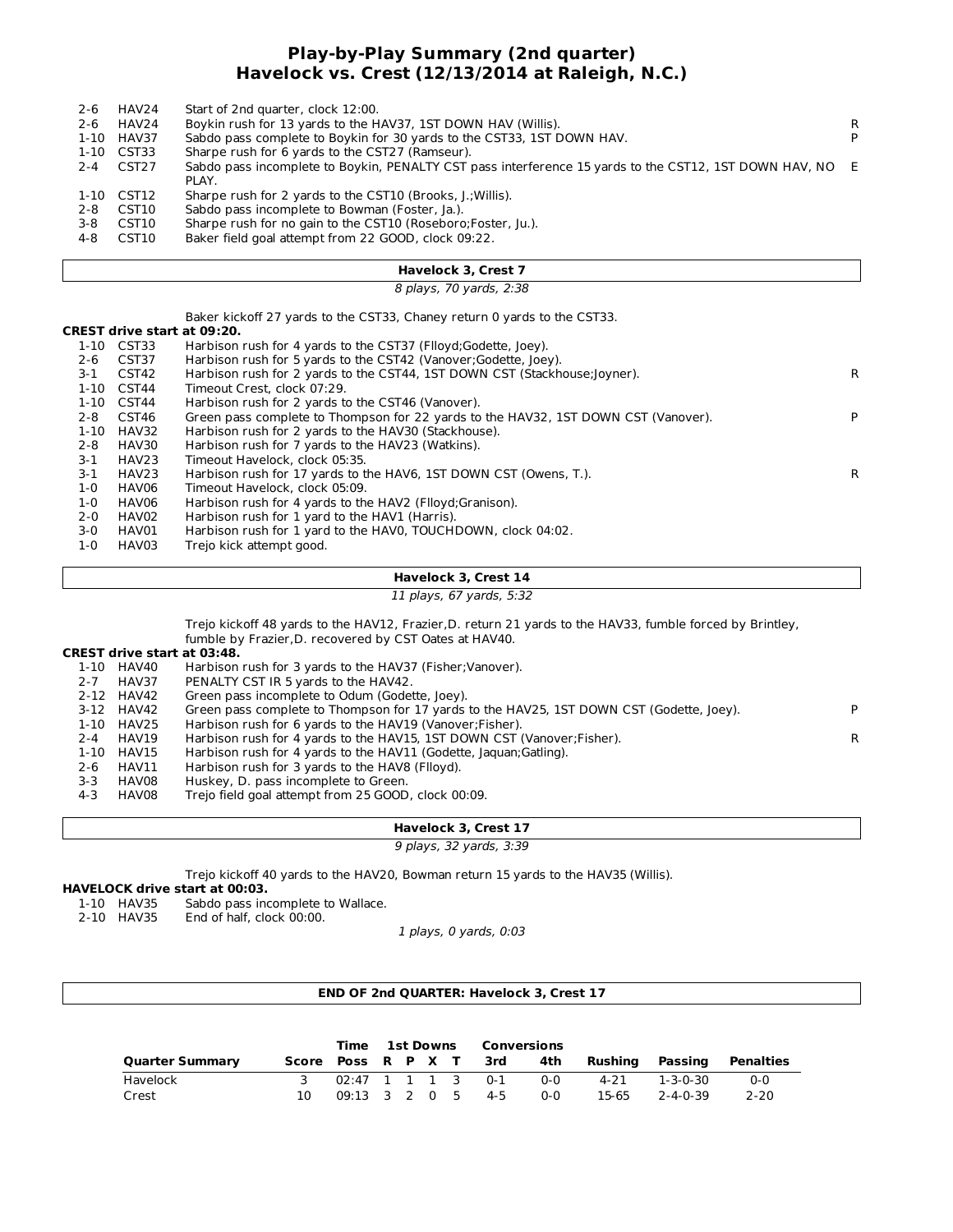# **Quickie Statistics (Halftime Cumulative) Havelock vs. Crest (12/13/2014 at Raleigh, N.C.)**

|                                  | HAV         | CST         |
|----------------------------------|-------------|-------------|
| Score                            | 3           | 17          |
| <b>FIRST DOWNS</b>               | 6           | 8           |
| <b>RUSHES-YARDS (NET)</b>        | 11-37       | 24-95       |
| <b>PASSING-YARDS (NET)</b>       | 55          | 74          |
| Passes Att-Comp-Int              | $8 - 4 - 1$ | $8 - 4 - 0$ |
| <b>TOTAL OFFENSE PLAYS-YARDS</b> | 19-92       | 32-169      |
| Fumble Returns-Yards             | $0 - 0$     | $1 - 0$     |
| Punt Returns-Yards               | $0 - 0$     | $0 - 0$     |
| Kickoff Returns-Yards            | 4-89        | $1 - 0$     |
| Interception Returns-Yards       | $0 - 0$     | $1 - 0$     |
| Punts (Number-Avg)               | $1 - 34$    | $1 - 46$    |
| Fumbles-Lost                     | $2 - 2$     | $2 - 0$     |
| Penalties-Yards                  | $3 - 30$    | 4-31        |
| Possession Time                  | 8:29        | 15:31       |
| <b>Third-Down Conversions</b>    | $1 - 3$     | $5-8$       |
| <b>Fourth-Down Conversions</b>   | $0 - 0$     | $1 - 1$     |

| <b>Rushing</b>                                                                                                   | No.          | Gain            | Loss             | Net  | <b>TD</b>      | Avg              | <b>Rushing</b>      | No.  | Gain                       | Loss         |                   | Net              | TD           | Avg                |
|------------------------------------------------------------------------------------------------------------------|--------------|-----------------|------------------|------|----------------|------------------|---------------------|------|----------------------------|--------------|-------------------|------------------|--------------|--------------------|
| Sharpe                                                                                                           | 8            | $\overline{27}$ | 0                | 27   | 0              | 3.4              | Harbison            | 23   | 86                         |              | 0                 | 86               | 0            | $\overline{3.7}$   |
| Boykin                                                                                                           | $\mathbf{1}$ | 13              | 0                | 13   | $\mathbf 0$    | 13               | Green               | 1    | 9                          |              | 0                 | 9                | $\mathbf 0$  | 9                  |
| Sabdo                                                                                                            | $\mathbf{1}$ | 3               | 0                |      | 0<br>3         | 3                |                     |      |                            |              |                   |                  |              |                    |
| Passing                                                                                                          |              | C-A-I           | Yds              | TD   |                | Sack             | Passing             |      | $C-A-I$                    |              | Yds               | TD               |              | Sack               |
| Sabdo                                                                                                            |              | $4 - 8 - 1$     | 49               |      | $\overline{0}$ | $\mathbf{1}$     | Green<br>Huskey, D. |      | $4 - 7 - 0$<br>$0 - 1 - 0$ |              | 75<br>$\mathbf 0$ | 0<br>$\mathbf 0$ |              | 0<br>0             |
|                                                                                                                  |              |                 |                  |      |                |                  |                     |      |                            |              |                   |                  |              |                    |
| <b>Receiving</b>                                                                                                 |              |                 | No.              |      | Yards          | TD               | Receiving           |      |                            | No.          |                   | Yards            |              | TD                 |
| Boykin                                                                                                           |              |                 | 1                |      | 30             | $\mathbf 0$      | Thompson            |      |                            | 4            |                   |                  | 39           | $\overline{0}$     |
| Frazier, D.                                                                                                      |              |                 | 1                |      | 8              | 0                | Harbison            |      |                            | $\mathbf 1$  |                   |                  | 36           | 0                  |
| Joyner<br>Wallace                                                                                                |              |                 | $\mathbf 1$<br>1 |      | 13<br>$\Omega$ | 0<br>$\mathbf 0$ |                     |      |                            |              |                   |                  |              |                    |
| <b>Punting</b>                                                                                                   |              | No.             | Yds              | Avg  | In20           | ΤВ               | <b>Punting</b>      | No.  |                            | Yds          | Avg               |                  | In20         | TВ                 |
| Mccullough                                                                                                       |              | $\overline{1}$  | 34               | 34.0 | $\mathbf 0$    | $\overline{0}$   | Trejo               |      | $\mathbf{1}$               | 46           | 46.0              |                  | $\mathbf{1}$ | $\mathbf 0$        |
|                                                                                                                  |              |                 |                  |      |                |                  |                     |      |                            |              |                   |                  |              |                    |
| <b>Punt Returns</b>                                                                                              |              |                 | No.              |      | Yards          | TD               | <b>Punt Returns</b> |      |                            | No.          |                   |                  | Yards        | TD                 |
| <b>Kick Returns</b>                                                                                              |              |                 | No.              |      | Yards          | TD               | <b>Kick Returns</b> |      |                            | No.          |                   |                  | Yards        | TD                 |
| Boykin                                                                                                           |              |                 | $\overline{2}$   |      | 46             | $\mathbf 0$      | Chaney              |      |                            | $\mathbf{1}$ |                   |                  | $\Omega$     | $\Omega$           |
| Frazier, D.                                                                                                      |              |                 | 1                |      | 21             | 0                |                     |      |                            |              |                   |                  |              |                    |
| Bowman                                                                                                           |              |                 | $\mathbf{1}$     |      | 15             | $\mathbf 0$      |                     |      |                            |              |                   |                  |              |                    |
| <b>Tackles</b>                                                                                                   |              | UA-A            | <b>Total</b>     |      | <b>Sacks</b>   | <b>TFL</b>       | <b>Tackles</b>      | UA-A |                            | <b>Total</b> |                   |                  | <b>Sacks</b> | <b>TFL</b>         |
| Vanover                                                                                                          |              | $3 - 4$         | 5.0              |      | 0.0            | 0.0              | Foster, Ju.         |      | $1-2$                      | 2.0          |                   |                  | 0.0          | 0.0                |
| Flloyd                                                                                                           |              | $2 - 4$         | 4.0              |      | 0.0            | 0.0              | Willis              |      | $3-2$                      | 4.0          |                   |                  | 0.5          | 0.5                |
| Joyner                                                                                                           |              | $1 - 1$         | 1.5              |      | 0.0            | 0.0              | Ramseur             |      | $1-0$                      | 1.0          |                   |                  | 0.0          | 0.0                |
| Stackhouse                                                                                                       |              | $2 - 1$         | 2.5              |      | 0.0            | 0.0              | Roseboro            |      | $2 - 1$                    | 2.5          |                   |                  | 0.0          | 0.0                |
| <b>Time Scoring Play</b><br>Qtr                                                                                  |              |                 |                  |      |                |                  |                     |      |                            |              |                   |                  |              | V-H                |
| 00:04 CST - Harbison 1 yd TD RUSH (KICK by Trejo), 10-72 3:57<br>1st                                             |              |                 |                  |      |                |                  |                     |      |                            |              |                   |                  |              | $0 - 7$            |
| 09:22 HAV - Baker 22 yd FG 8-70 2:38<br>2nd                                                                      |              |                 |                  |      |                |                  |                     |      |                            |              |                   |                  |              | $3 - 7$            |
| 04:02 CST - Harbison 1 yd TD RUSH (KICK by Trejo), 11-67 5:32<br>2nd<br>2nd 00:09 CST - Trejo 25 yd FG 9-32 3:39 |              |                 |                  |      |                |                  |                     |      |                            |              |                   |                  |              | $3 - 14$<br>$3-17$ |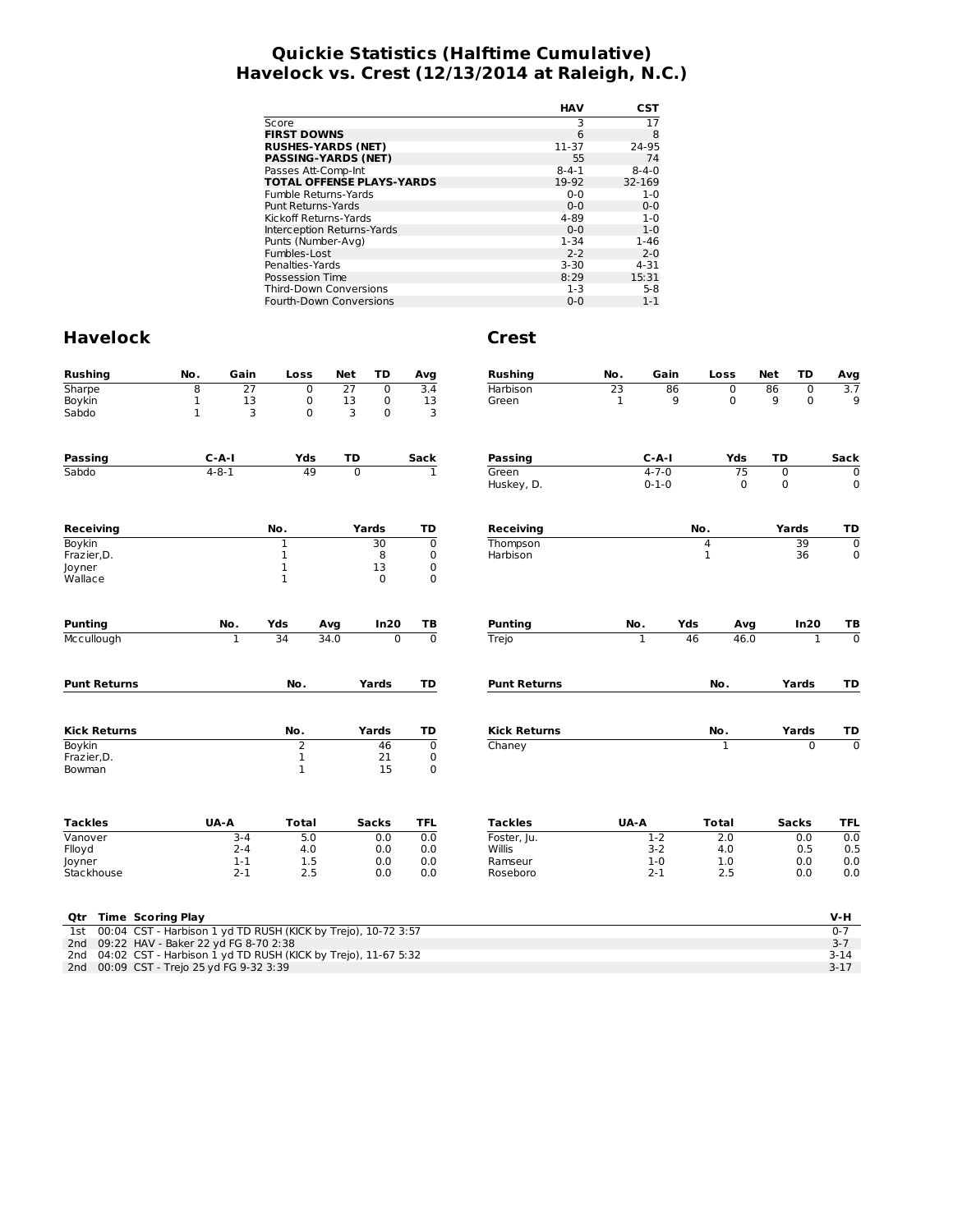# **Quickie Statistics (2nd Quarter only) Havelock vs. Crest (12/13/2014 at Raleigh, N.C.)**

| HAV         | CST         |
|-------------|-------------|
| 3           | 10          |
| 3           | 5           |
| $4 - 21$    | 15-65       |
| 30          | 39          |
| $3 - 1 - 0$ | $4 - 2 - 0$ |
| $7 - 51$    | 19-104      |
| $0 - 0$     | $1 - 0$     |
| $0 - 0$     | $0 - 0$     |
| $2 - 43$    | $1 - 0$     |
| $0 - 0$     | $0 - 0$     |
|             |             |
| $1 - 1$     | $0 - 0$     |
| $0 - 0$     | $2 - 20$    |
| 02:47       | 09:13       |
| $0 - 1$     | $4 - 5$     |
| $0 - 0$     | $0 - 0$     |
|             |             |

| <b>Rushing</b>           | No.               | Gain               | Loss             | <b>Net</b>     | TD                            | Avg                           | <b>Rushing</b>      | No.  | Gain                       |                | Loss         | <b>Net</b>       | <b>TD</b>    | Avg                        |  |  |    |                |
|--------------------------|-------------------|--------------------|------------------|----------------|-------------------------------|-------------------------------|---------------------|------|----------------------------|----------------|--------------|------------------|--------------|----------------------------|--|--|----|----------------|
| Sharpe<br>Boykin         | 3<br>$\mathbf{1}$ | 8<br>13            | 0<br>0           | 8<br>13        | $\overline{0}$<br>$\mathbf 0$ | 2.7<br>13                     | Harbison            | 15   | 65                         |                | 0            | 65               | $\Omega$     | 4.3                        |  |  |    |                |
|                          |                   | $C - A - I$        | Yds              | TD             |                               |                               |                     |      | $C-A-I$                    |                | Yds          | TD               |              |                            |  |  |    |                |
| <b>Passing</b>           |                   |                    |                  |                |                               | Sack                          | Passing             |      |                            |                |              |                  |              | Sack                       |  |  |    |                |
| Sabdo                    |                   | $1 - 3 - 0$        | 30               | $\overline{0}$ |                               | $\Omega$                      | Green<br>Huskey, D. |      | $2 - 3 - 0$<br>$0 - 1 - 0$ |                | 39<br>0      | 0<br>$\mathbf 0$ |              | $\mathbf 0$<br>$\mathbf 0$ |  |  |    |                |
| <b>Receiving</b>         |                   |                    | No.              |                | Yards                         | TD                            | <b>Receiving</b>    |      |                            | No.            |              |                  | Yards        | TD                         |  |  |    |                |
| <b>Boykin</b><br>Wallace |                   |                    | 1<br>1           |                | 30<br>$\Omega$                | $\mathbf 0$<br>$\mathbf 0$    | Thompson            |      |                            | $\overline{2}$ |              |                  |              |                            |  |  | 39 | $\overline{0}$ |
| <b>Punting</b>           | No.               |                    | Yds<br>Avg       |                | In20                          | TB                            | <b>Punting</b>      | No.  |                            | Yds            | Avg          |                  | In20         | TB                         |  |  |    |                |
| <b>Punt Returns</b>      | No.               |                    |                  | Yards          | TD                            | <b>Punt Returns</b>           |                     |      |                            | No.            |              | Yards            | TD           |                            |  |  |    |                |
| <b>Kick Returns</b>      |                   |                    | No.              |                | Yards                         | TD                            | <b>Kick Returns</b> |      | No.                        |                |              |                  | Yards        | TD                         |  |  |    |                |
| Frazier, D.<br>Bowman    |                   |                    | 1<br>$\mathbf 1$ |                | 21<br>15                      | $\overline{0}$<br>$\mathbf 0$ | Chaney              |      |                            |                | 1            |                  | $\Omega$     | $\overline{0}$             |  |  |    |                |
| <b>Tackles</b>           |                   | UA-A               | <b>Total</b>     |                | <b>Sacks</b>                  | <b>TFL</b>                    | <b>Tackles</b>      | UA-A |                            |                | <b>Total</b> |                  | <b>Sacks</b> | <b>TFL</b>                 |  |  |    |                |
| Vanover                  |                   | $2 - 4$            | 4.0              |                | 0.0                           | 0.0                           | Foster, Ju.         |      | $0 - 1$                    |                | 0.5          |                  | 0.0          | 0.0                        |  |  |    |                |
| Flloyd                   |                   | $1-2$              | 2.0              |                | 0.0                           | 0.0                           | Willis              |      | $2 - 1$                    |                | 2.5          |                  | 0.0          | 0.0                        |  |  |    |                |
|                          |                   |                    |                  |                |                               |                               |                     |      |                            |                |              |                  |              | 0.0<br>0.0                 |  |  |    |                |
| Joyner<br>Stackhouse     |                   | $0 - 1$<br>$1 - 1$ | 0.5<br>1.5       |                | 0.0<br>0.0                    | 0.0<br>0.0                    | Ramseur<br>Roseboro |      | $1-0$<br>$0 - 1$           |                | 1.0<br>0.5   |                  | 0.0<br>0.0   |                            |  |  |    |                |

|  | Otr Time Scoring Play                                             | V-H      |
|--|-------------------------------------------------------------------|----------|
|  | 2nd 09:22 HAV - Baker 22 yd FG 8-70 2:38                          |          |
|  | 2nd 04:02 CST - Harbison 1 yd TD RUSH (KICK by Trejo), 11-67 5:32 | $3 - 14$ |
|  | 2nd 00:09 CST - Trejo 25 yd FG 9-32 3:39                          |          |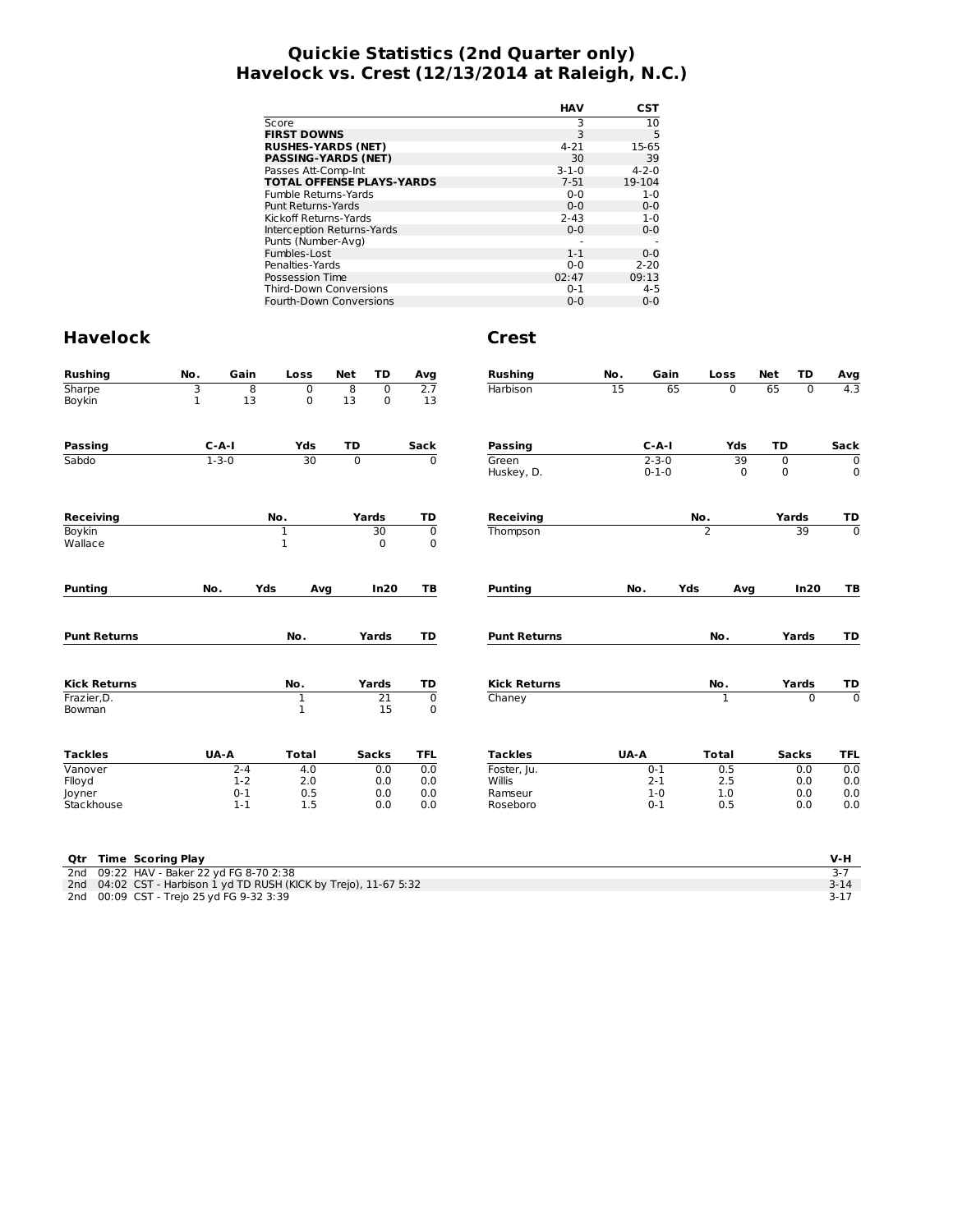## **Play-by-Play Summary (3rd quarter) Havelock vs. Crest (12/13/2014 at Raleigh, N.C.)**

|         | 2-10 HAV35                         | Start of 3rd quarter, clock 12:00, HAV ball on HAV40.                         |    |  |  |  |  |  |  |  |  |  |
|---------|------------------------------------|-------------------------------------------------------------------------------|----|--|--|--|--|--|--|--|--|--|
|         |                                    | Baker kickoff 27 yards to the CST33, fair catch by Chaney.                    |    |  |  |  |  |  |  |  |  |  |
|         | <b>CREST drive start at 11:59.</b> |                                                                               |    |  |  |  |  |  |  |  |  |  |
|         | 1-10 CST33                         | Green pass complete to Hopper, T. for 4 yards to the CST37 (Harris).          |    |  |  |  |  |  |  |  |  |  |
| $2 - 6$ | CST37                              | Green rush for 10 yards to the CST47, 1ST DOWN CST (Stackhouse).              | R  |  |  |  |  |  |  |  |  |  |
|         | 1-10 CST47                         | Harbison rush for 7 yards to the HAV46 (Vanover; loyner).                     |    |  |  |  |  |  |  |  |  |  |
| $2 - 3$ | HAV46                              | Harbison rush for 2 yards to the HAV44 (Vanover; Stackhouse).                 |    |  |  |  |  |  |  |  |  |  |
| $3-1$   | HAV44                              | Harbison rush for no gain to the HAV44 (Granison; Harris).                    |    |  |  |  |  |  |  |  |  |  |
| $4 - 1$ | HAV44                              | Harbison rush for 3 yards to the HAV41, 1ST DOWN CST (Harris).                | R. |  |  |  |  |  |  |  |  |  |
| 1-10    | HAV41                              | Green pass complete to Hopper, T. for 3 yards to the HAV38 (Wallace).         |    |  |  |  |  |  |  |  |  |  |
| $2 - 7$ | HAV38                              | Harbison rush for 2 yards to the HAV36 (Flloyd).                              |    |  |  |  |  |  |  |  |  |  |
| $3 - 5$ | HAV36                              | Harbison rush for 36 yards to the HAV0, 1ST DOWN CST, TOUCHDOWN, clock 07:27. | R  |  |  |  |  |  |  |  |  |  |
| $1 - 0$ | HAV03                              | Trejo kick attempt good.                                                      |    |  |  |  |  |  |  |  |  |  |
|         |                                    |                                                                               |    |  |  |  |  |  |  |  |  |  |

#### **Havelock 3, Crest 24**

9 plays, 67 yards, 4:32

|             |                                    | Trejo kickoff 60 yards to the HAVO, touchback.                                                                         |    |
|-------------|------------------------------------|------------------------------------------------------------------------------------------------------------------------|----|
|             |                                    | <b>HAVELOCK drive start at 07:27.</b>                                                                                  |    |
|             | HAV ball on HAV20.                 |                                                                                                                        |    |
|             | 1-10 HAV20                         | Sabdo pass complete to Frazier, D. for 7 yards to the HAV27.                                                           |    |
| $2 - 3$     | HAV27                              | Sabdo pass complete to Boykin for 1 yard to the HAV28 (Foster, Ju.).                                                   |    |
| $3 - 2$     | HAV28                              | Sabdo pass incomplete to Wallace, QB hurry by Foster, Ju                                                               |    |
| $4 - 2$     | HAV28                              | Mccullough punt 38 yards to the CST34, downed.                                                                         |    |
|             |                                    | 3 plays, 8 yards, 0:50                                                                                                 |    |
|             | <b>CREST drive start at 06:37.</b> |                                                                                                                        |    |
|             | 1-10 CST34                         | Hopper, T. rush for 3 yards to the CST37 (Granison).                                                                   |    |
| $2 - 7$     | CST37                              | Green pass complete to Hopper, T. for 2 yards to the CST39 (Owens, T.).                                                |    |
| $3 - 5$     | CST39                              | Green pass incomplete to Thompson.                                                                                     |    |
| $4 - 5$     | CST39                              | Trejo punt 34 yards to the HAV27, Boykin return 9 yards to the HAV36.                                                  |    |
|             |                                    | 3 plays, 5 yards, 1:36                                                                                                 |    |
|             |                                    | <b>HAVELOCK drive start at 05:01.</b>                                                                                  |    |
|             | 1-10 HAV36                         | Sharpe rush for 5 yards to the HAV41 (Ramseur).                                                                        |    |
| $2 - 5$     | HAV41                              | Sabdo pass incomplete to Boykin.                                                                                       |    |
| $3 - 5$     | HAV41                              | Sabdo pass incomplete to Frazier, D., PENALTY CST personal foul 15 yards to the CST44, 1ST DOWN HAV, NO<br>PLAY.       | E. |
|             | 1-10 CST44                         | Sharpe rush for 6 yards to the CST38 (Ramseur; Roseboro).                                                              |    |
| $2 - 4$     | CST38                              | Sharpe rush for 5 yards to the CST33, 1ST DOWN HAV (Willis).                                                           | R. |
|             | 1-10 CST33                         | Sabdo rush for 5 yards to the CST28 (Hopper, M.), PENALTY CST face mask 14 yards to the CST14, 1ST DOWN<br>HAV.        | E  |
| 1st and 10. |                                    |                                                                                                                        |    |
|             | 1-10 CST14                         | Sharpe rush for 2 yards to the CST12 (Ramseur).                                                                        |    |
| $2 - 8$     | CST12                              | Sabdo sacked for loss of 13 yards to the CST25 (Foster, Ju.), fumble by Sabdo recovered by CST Brooks, J. at<br>CST26. |    |
|             |                                    | 7 plays, 38 yards, 2:39                                                                                                |    |
|             | <b>CREST drive start at 02:22.</b> |                                                                                                                        |    |
|             | 1-10 CST26                         | Green rush for 8 yards to the CST34 (Wallace; Joyner).                                                                 |    |
| $2 - 2$     | CST34                              | Harbison rush for 1 yard to the CST35 (Flloyd).                                                                        |    |
| $3 - 1$     | CST35                              | Harbison rush for 6 yards to the CST41, 1ST DOWN CST (Gatling; Joyner).                                                | R  |
|             | 1-10 CST41                         | Green rush for 5 yards to the CST46 (Stackhouse).                                                                      |    |
|             | <b>CETAG</b>                       | Harbicon ruch for A varde to the 50 vardline (Stackhouse)                                                              |    |

2-5 CST46 Harbison rush for 4 yards to the 50 yardline (Stackhouse).

#### **END OF 3rd QUARTER: Havelock 3, Crest 24**

|                        |  | <b>Time 1st Downs Conversions</b> |  |  |                            |       |                 |                 |           |
|------------------------|--|-----------------------------------|--|--|----------------------------|-------|-----------------|-----------------|-----------|
| <b>Quarter Summary</b> |  |                                   |  |  | Score Poss R P X T 3rd 4th |       | Rushina Passina |                 | Penalties |
| Havelock               |  |                                   |  |  | 03:29 1 0 2 3 0-1          | റ-റ   | ․ հ. Գ          | $7 - 4 - 0 - 8$ | $0 - 0$   |
| Crest                  |  |                                   |  |  | 08:31 4 0 0 4 1-3          | $1-1$ | 13-87           | $3 - 4 - 0 - 9$ | $2-29$    |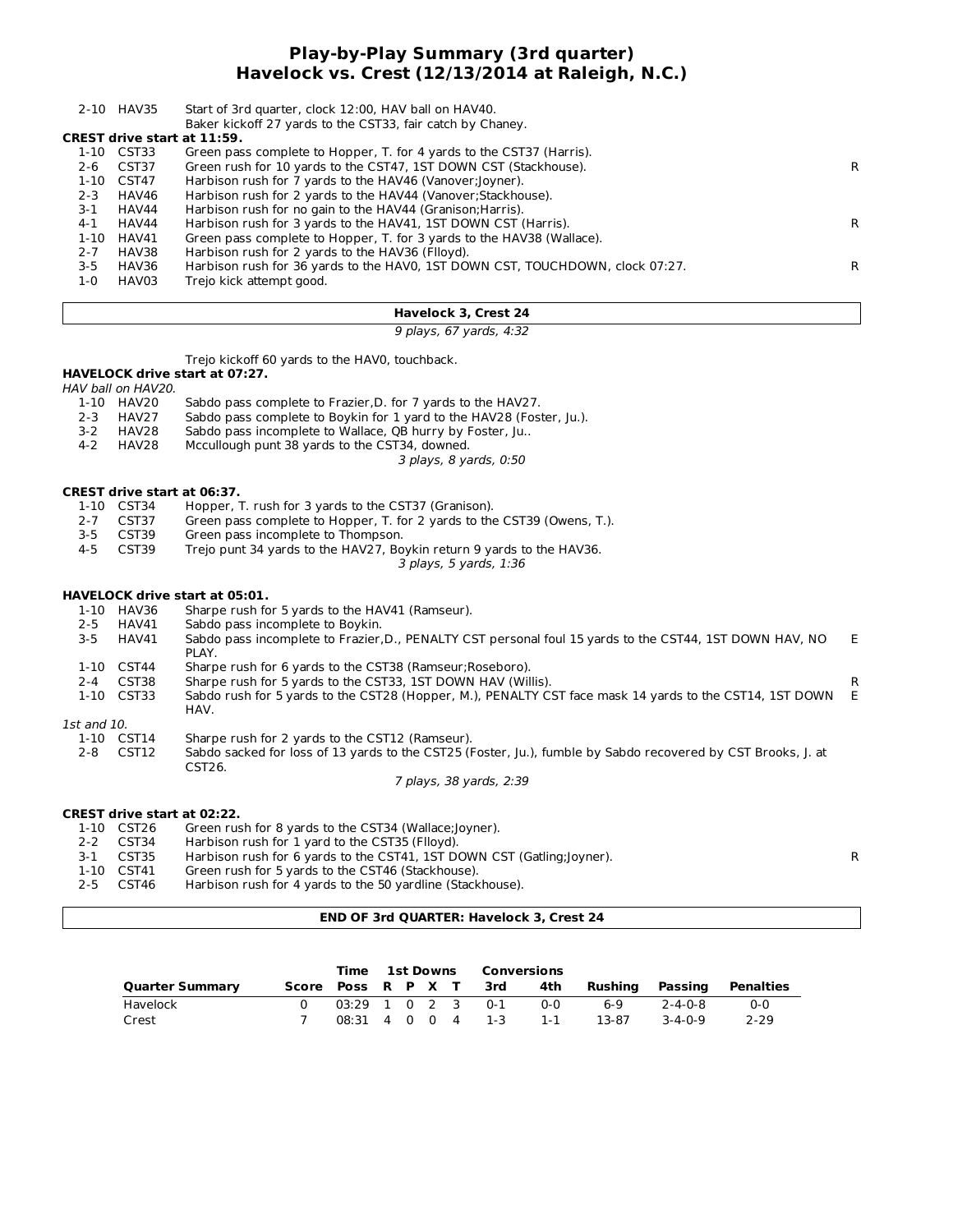# **Quickie Statistics (3rd Quarter Cumulative) Havelock vs. Crest (12/13/2014 at Raleigh, N.C.)**

|                                  | <b>HAV</b>   | CST          |
|----------------------------------|--------------|--------------|
| Score                            | 3            | 24           |
| <b>FIRST DOWNS</b>               | 9            | 12           |
| <b>RUSHES-YARDS (NET)</b>        | 17-46        | 37-182       |
| <b>PASSING-YARDS (NET)</b>       | 63           | 83           |
| Passes Att-Comp-Int              | $12 - 6 - 1$ | $12 - 7 - 0$ |
| <b>TOTAL OFFENSE PLAYS-YARDS</b> | 29-109       | 49-265       |
| Fumble Returns-Yards             | $0 - 0$      | $2 - 0$      |
| Punt Returns-Yards               | $1 - 9$      | $0 - 0$      |
| Kickoff Returns-Yards            | 4-89         | $1 - 0$      |
| Interception Returns-Yards       | $0 - 0$      | $1 - 0$      |
| Punts (Number-Avg)               | $2 - 72$     | $2 - 80$     |
| Fumbles-Lost                     | $4 - 4$      | $2 - 0$      |
| Penalties-Yards                  | $3 - 30$     | $6 - 60$     |
| Possession Time                  | 11:58        | 24:2         |
| <b>Third-Down Conversions</b>    | $1 - 4$      | $6 - 11$     |
| <b>Fourth-Down Conversions</b>   | 0-0          | $2 - 2$      |

| <b>Rushing</b>                                                       | No.            | Gain           | Loss           |      | <b>Net</b>     | TD             | Avg            | <b>Rushing</b>      | No.         | Gain         |             | Loss         | <b>Net</b>  | TD             | Avg            |
|----------------------------------------------------------------------|----------------|----------------|----------------|------|----------------|----------------|----------------|---------------------|-------------|--------------|-------------|--------------|-------------|----------------|----------------|
| Sharpe                                                               | 12             | 45             | 0              |      | 45             | $\mathbf 0$    | 3.8            | Harbison            | 32          | 147          |             | $\mathbf 0$  | 147         | $\mathbf 0$    | 4.6            |
| Boykin                                                               | $\mathbf 1$    | 13             | 0              |      | 13             | 0              | 13             | Green               | 4           | 32           |             | 0            | 32          | 0              | 8              |
| Sabdo                                                                | $\overline{2}$ | 8              | 0              |      | 8              | $\mathbf 0$    | $\overline{4}$ | Hopper, T.          | $\mathbf 1$ | 3            |             | 0            | 3           | $\mathbf 0$    | 3              |
|                                                                      |                |                |                |      |                |                |                |                     |             |              |             |              |             |                |                |
| <b>Passing</b>                                                       |                | $C-A-I$        | Yds            |      | TD             |                | Sack           | <b>Passing</b>      |             | $C-A-I$      |             | Yds          | TD          |                | Sack           |
| Sabdo                                                                |                | $6 - 12 - 1$   | 44             |      | $\overline{0}$ |                | $\overline{1}$ | Green               |             | $7 - 11 - 0$ |             | 84           | $\mathbf 0$ |                | $\mathbf 0$    |
|                                                                      |                |                |                |      |                |                |                | Huskey, D.          |             | $0 - 1 - 0$  |             | $\Omega$     | $\mathbf 0$ |                | 0              |
| <b>Receiving</b>                                                     |                |                | No.            |      | Yards          |                | TD             | Receiving           |             |              | No.         |              |             | Yards          | TD             |
| <b>Boykin</b>                                                        |                |                | 3              |      |                | 31             | $\mathbf 0$    | Hopper, T.          |             |              | З           |              |             | $\overline{9}$ | $\mathbf 0$    |
| Frazier, D.                                                          |                |                | $\overline{2}$ |      |                | 15             | 0              | Thompson            |             |              | 5           |              |             | 39             | 0              |
| Joyner                                                               |                |                | $\mathbf 1$    |      |                | 13             | $\mathbf 0$    | Harbison            |             |              | $\mathbf 1$ |              |             | 36             | 0              |
| Wallace                                                              |                |                | $\overline{2}$ |      |                | $\mathbf 0$    | $\mathbf 0$    |                     |             |              |             |              |             |                |                |
| <b>Punting</b>                                                       |                | No.            | Yds            | Avg  |                | In20           | TB             | <b>Punting</b>      | No.         | Yds          |             | Avg          |             | In20           | TВ             |
| Mccullough                                                           |                | $\overline{2}$ | 72             | 36.0 |                | $\overline{0}$ | $\overline{0}$ | Trejo               | 2           |              | 80          | 40.0         |             | $\mathbf{1}$   | $\mathbf 0$    |
|                                                                      |                |                |                |      |                |                |                |                     |             |              |             |              |             |                |                |
| <b>Punt Returns</b>                                                  |                |                | No.            |      |                | Yards          | TD             | <b>Punt Returns</b> |             |              |             | No.          |             | Yards          | TD             |
| Boykin                                                               |                |                | $\mathbf{1}$   |      |                | 9              | $\overline{0}$ |                     |             |              |             |              |             |                |                |
| <b>Kick Returns</b>                                                  |                |                | No.            |      |                | Yards          | TD             | <b>Kick Returns</b> |             |              |             | No.          |             | Yards          | TD             |
| <b>Boykin</b>                                                        |                |                | 2              |      |                | 46             | $\mathbf 0$    | Chaney              |             |              |             | 1            |             | $\Omega$       | $\overline{0}$ |
| Frazier, D.                                                          |                |                | $\mathbf 1$    |      |                | 21             | $\mathbf 0$    |                     |             |              |             |              |             |                |                |
| Bowman                                                               |                |                | $\mathbf{1}$   |      |                | 15             | $\mathbf 0$    |                     |             |              |             |              |             |                |                |
| <b>Tackles</b>                                                       |                | UA-A           | <b>Total</b>   |      |                | <b>Sacks</b>   | <b>TFL</b>     | <b>Tackles</b>      | UA-A        |              |             | <b>Total</b> |             | <b>Sacks</b>   | <b>TFL</b>     |
| Vanover                                                              |                | $3-6$          | 6.0            |      |                | 0.0            | 0.0            | Foster, Ju.         |             | $3-2$        |             | 4.0          |             | 1.0            | 1.0            |
| Flloyd                                                               |                | $4 - 4$        | 6.0            |      |                | 0.0            | 0.0            | Willis              |             | $4 - 2$      |             | 5.0          |             | 0.5            | 0.5            |
| Joyner                                                               |                | $1 - 4$        | 3.0            |      |                | 0.0            | 0.0            | Ramseur             |             | $3-1$        |             | 3.5          |             | 0.0            | 0.0            |
| Stackhouse                                                           |                | $5 - 2$        | 6.0            |      |                | 0.0            | 0.0            | Roseboro            |             | $2 - 2$      |             | 3.0          |             | 0.0            | 0.0            |
|                                                                      |                |                |                |      |                |                |                |                     |             |              |             |              |             |                |                |
| <b>Time Scoring Play</b><br>Qtr                                      |                |                |                |      |                |                |                |                     |             |              |             |              |             |                | V-H            |
| 00:04 CST - Harbison 1 yd TD RUSH (KICK by Trejo), 10-72 3:57<br>1st |                |                |                |      |                |                |                |                     |             |              |             |              |             |                | $0 - 7$        |
| 09:22 HAV - Baker 22 yd FG 8-70 2:38<br>2 <sub>nd</sub>              |                |                |                |      |                |                |                |                     |             |              |             |              |             |                | $3 - 7$        |
| 04:02 CST - Harbison 1 yd TD RUSH (KICK by Trejo), 11-67 5:32<br>2nd |                |                |                |      |                |                |                |                     |             |              |             |              |             |                | $3 - 14$       |
| 00:09 CST - Trejo 25 yd FG 9-32 3:39<br>2nd                          |                |                |                |      |                |                |                |                     |             |              |             |              |             |                | $3-17$         |
| 07:27 CST - Harbison 36 yd TD RUSH (KICK by Trejo), 9-67 4:32<br>3rd |                |                |                |      |                |                |                |                     |             |              |             |              |             |                | $3 - 24$       |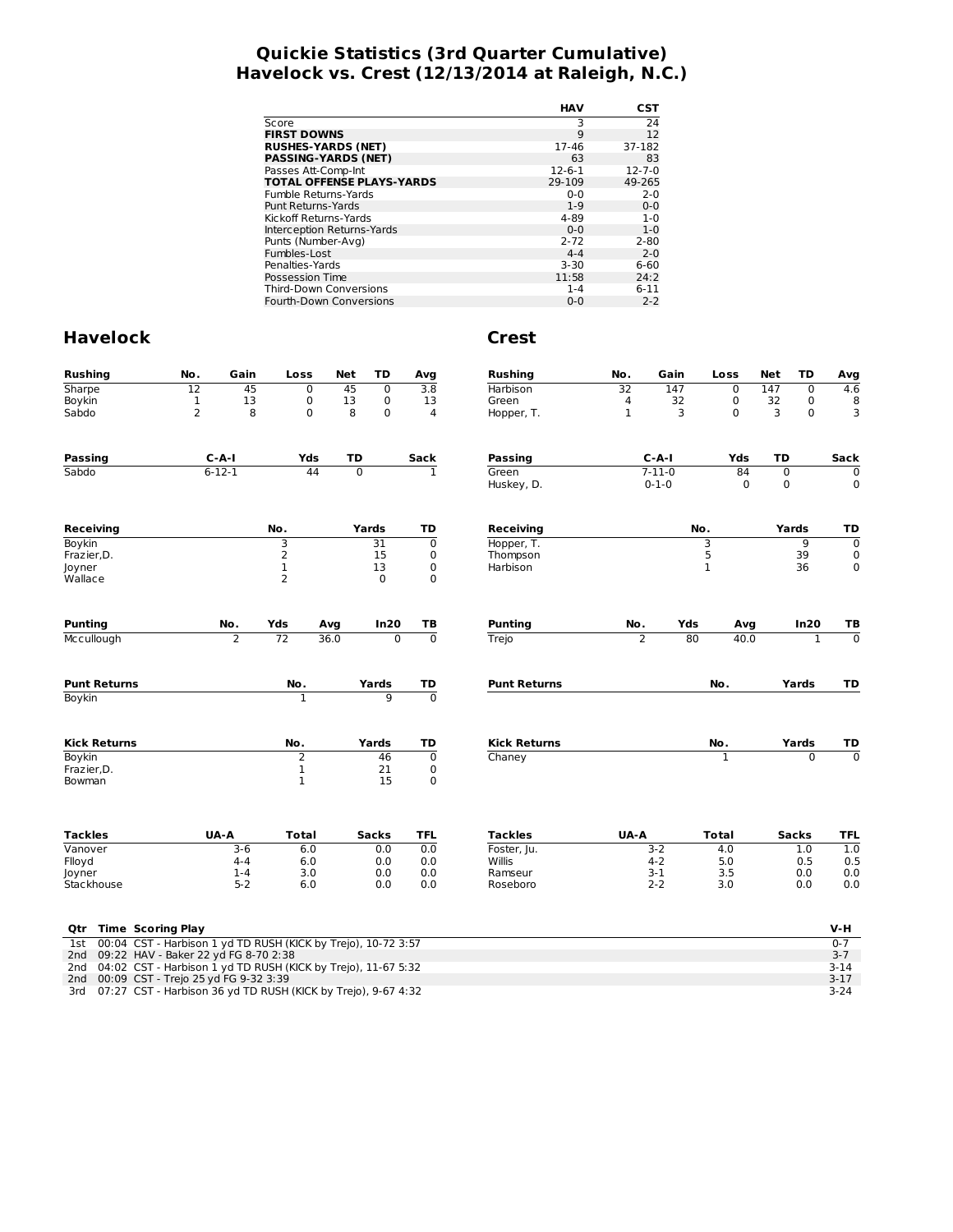# **Quickie Statistics (3rd Quarter only) Havelock vs. Crest (12/13/2014 at Raleigh, N.C.)**

|                                  | HAV         | CST         |
|----------------------------------|-------------|-------------|
| Score                            | 0           |             |
| <b>FIRST DOWNS</b>               | 3           | 4           |
| <b>RUSHES-YARDS (NET)</b>        | $6-9$       | 13-87       |
| <b>PASSING-YARDS (NET)</b>       | 8           | 9           |
| Passes Att-Comp-Int              | $4 - 2 - 0$ | $4 - 3 - 0$ |
| <b>TOTAL OFFENSE PLAYS-YARDS</b> | $10 - 17$   | 17-96       |
| Fumble Returns-Yards             | $0 - 0$     | $1 - 0$     |
| Punt Returns-Yards               | $1 - 9$     | $0 - 0$     |
| Kickoff Returns-Yards            | $0 - 0$     | $0 - 0$     |
| Interception Returns-Yards       | $0 - 0$     | $0 - 0$     |
| Punts (Number-Avg)               | $1 - 38.0$  | $1 - 34.0$  |
| Fumbles-Lost                     | $1 - 1$     | $0 - 0$     |
| Penalties-Yards                  | $0 - 0$     | $2 - 29$    |
| Possession Time                  | 03:29       | 08:31       |
| <b>Third-Down Conversions</b>    | $0 - 1$     | $1 - 3$     |
| <b>Fourth-Down Conversions</b>   | $0 - 0$     | $1 - 1$     |

| <b>Rushing</b>      | No.          | Gain         | Loss           | <b>Net</b> | <b>TD</b>            | Avg                           | <b>Rushing</b>      | No.          | Gain    | Loss           | <b>Net</b>     | <b>TD</b>    | Avg            |
|---------------------|--------------|--------------|----------------|------------|----------------------|-------------------------------|---------------------|--------------|---------|----------------|----------------|--------------|----------------|
| Sharpe              | 4            | 18           | 0              |            | 18<br>$\overline{0}$ | 4.5                           | <b>Harbison</b>     | 9            | 61      | $\mathbf 0$    | 61             | $\mathbf 0$  | 6.8            |
| Sabdo               | $\mathbf{1}$ | 5            | 0              |            | 5<br>$\mathbf 0$     | 5                             | Green               | 3            | 23      | 0              | 23             | $\mathbf 0$  | 7.7            |
|                     |              |              |                |            |                      |                               | Hopper, T.          | $\mathbf{1}$ | 3       | $\Omega$       | 3              | $\Omega$     | $\overline{3}$ |
| <b>Passing</b>      |              | $C - A - I$  | Yds            |            | TD                   | Sack                          | Passing             | $C-A-I$      |         | Yds            | TD             |              | Sack           |
| Sabdo               |              | $2 - 4 - 0$  | $-5$           |            | $\overline{0}$       | $\overline{0}$                | Green               | $3 - 4 - 0$  |         | $\overline{9}$ | $\overline{0}$ |              | $\overline{0}$ |
| <b>Receiving</b>    |              |              | No.            |            | Yards                | TD                            | <b>Receiving</b>    |              |         | No.            |                | Yards        | TD             |
| Boykin              |              |              | $\overline{2}$ |            | $\mathbf{1}$         | $\mathbf 0$                   | Hopper, T.          |              |         | 3              |                | 9            | $\overline{0}$ |
| Frazier, D.         |              |              | $\mathbf 1$    |            | 7                    | $\pmb{0}$                     | Thompson            |              |         | $\mathbf 1$    |                | $\Omega$     | $\mathbf 0$    |
| Wallace             |              |              | $\mathbf{1}$   |            | $\mathbf 0$          | $\mathbf 0$                   |                     |              |         |                |                |              |                |
| <b>Punting</b>      |              | No.          | Yds            | Avq        | In20                 | TB                            | <b>Punting</b>      | No.          | Yds     | Avg            |                | In20         | TB             |
| Mccullough          |              | $\mathbf{1}$ | 38             | 38.0       |                      | $\overline{0}$<br>$\mathbf 0$ | Trejo               | $\mathbf{1}$ | 34      | 34.0           |                | $\mathbf 0$  | $\overline{0}$ |
| <b>Punt Returns</b> |              |              | No.            |            | Yards                | TD                            | <b>Punt Returns</b> |              |         | No.            |                | Yards        | TD             |
| Boykin              |              |              | $\mathbf{1}$   |            | $\overline{9}$       | $\overline{0}$                |                     |              |         |                |                |              |                |
| <b>Kick Returns</b> |              |              | No.            |            | Yards                | TD                            | <b>Kick Returns</b> |              |         | No.            |                | Yards        | TD             |
|                     |              |              |                |            |                      |                               |                     |              |         |                |                |              |                |
| <b>Tackles</b>      |              | UA-A         | <b>Total</b>   |            | <b>Sacks</b>         | <b>TFL</b>                    | <b>Tackles</b>      | UA-A         |         | <b>Total</b>   |                | <b>Sacks</b> | <b>TFL</b>     |
| Vanover             |              | $0 - 2$      | 1.0            |            | 0.0                  | 0.0                           | Foster, Ju.         |              | $2 - 0$ | 2.0            |                | 1.0          | 1.0            |
| Flloyd              |              | $2 - 0$      | 2.0            |            | 0.0                  | 0.0                           | <b>Willis</b>       |              | $1 - 0$ | 1.0            |                | 0.0          | 0.0            |
| Joyner              |              | $0 - 3$      | 1.5            |            | 0.0                  | 0.0                           | Ramseur             |              | $2 - 1$ | 2.5            |                | 0.0          | 0.0            |
| Stackhouse          |              | $3 - 1$      | 3.5            |            | 0.0                  | 0.0                           | Roseboro            |              | $0 - 1$ | 0.5            |                | 0.0          | 0.0            |
|                     |              |              |                |            |                      |                               |                     |              |         |                |                |              |                |

| Otr | <b>Time Scoring Play</b>                                      |      |
|-----|---------------------------------------------------------------|------|
| 3rd | 07:27 CST - Harbison 36 yd TD RUSH (KICK by Trejo), 9-67 4:32 | 3-24 |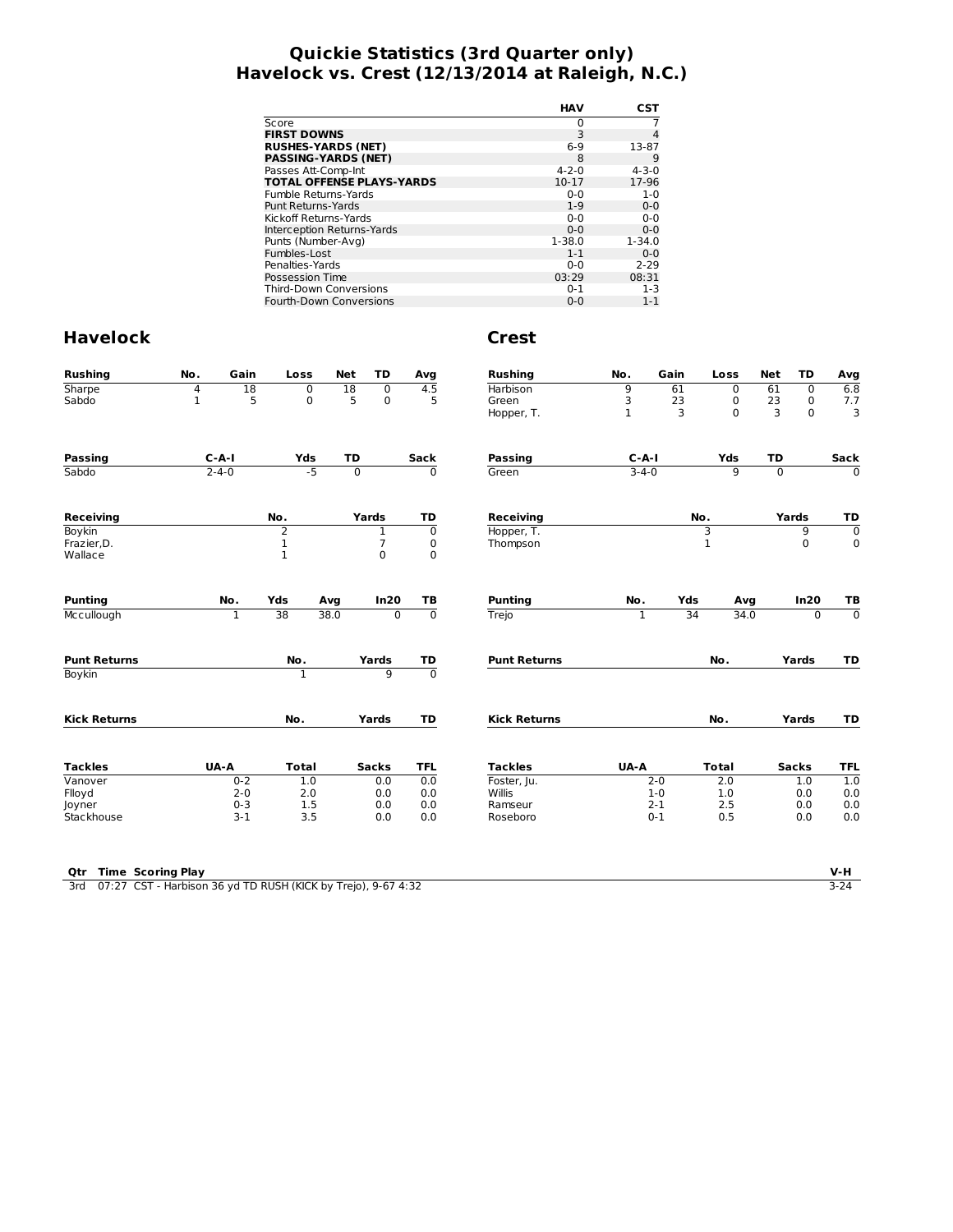## **Play-by-Play Summary (4th quarter) Havelock vs. Crest (12/13/2014 at Raleigh, N.C.)**

| $3-1$<br>$3 - 1$<br>$4 - 7$ | CST50<br>CST50<br>1-10 HAV49<br>2-11 CST50<br>3-17 CST44<br>3-17 CST44<br>HAV46 | Start of 4th quarter, clock 12:00.<br>Harbison rush for 1 yard to the HAV49, 1ST DOWN CST (loyner).<br>Harbison rush for loss of 1 yard to the 50 yardline (Flloyd).<br>Green sacked for loss of 6 yards to the CST44 (Granison).<br>Timeout Crest, clock 09:54.<br>Harbison rush for 10 yards to the HAV46 (Joyner).<br>Trejo punt 35 yards to the HAV11, Boykin return 13 yards to the HAV24 (Ramseur; Craig, G.).<br>9 plays, 28 yards, 5:24 | $\mathsf{R}$ |
|-----------------------------|---------------------------------------------------------------------------------|-------------------------------------------------------------------------------------------------------------------------------------------------------------------------------------------------------------------------------------------------------------------------------------------------------------------------------------------------------------------------------------------------------------------------------------------------|--------------|
|                             |                                                                                 | HAVELOCK drive start at 08:58.                                                                                                                                                                                                                                                                                                                                                                                                                  |              |
|                             | 1-10 HAV24                                                                      | Sabdo sacked for loss of 10 yards to the HAV14 (Foster, Ju.).                                                                                                                                                                                                                                                                                                                                                                                   |              |
|                             | 2-20 HAV14                                                                      | Sharpe rush for 6 yards to the HAV20 (Willis).                                                                                                                                                                                                                                                                                                                                                                                                  |              |
|                             | 3-14 HAV20                                                                      | PENALTY CST encroachment 5 yards to the HAV25.                                                                                                                                                                                                                                                                                                                                                                                                  |              |
| $3-9$                       | HAV25                                                                           | Sabdo rush for 12 yards to the HAV37, 1ST DOWN HAV (Brooks, O.).                                                                                                                                                                                                                                                                                                                                                                                | R            |
|                             | 1-10 HAV37                                                                      | Sabdo pass complete to Boykin for 3 yards to the HAV40 (Foster, Ju.).                                                                                                                                                                                                                                                                                                                                                                           |              |
| $2 - 7$                     | HAV40                                                                           | Sabdo pass complete to Wallace for 17 yards to the CST43, 1ST DOWN HAV.                                                                                                                                                                                                                                                                                                                                                                         | P            |
|                             | 1-10 CST43                                                                      | Sabdo pass complete to Joyner for 3 yards to the CST40 (Hopper, M.).                                                                                                                                                                                                                                                                                                                                                                            |              |
| $2 - 7$                     | CST40                                                                           | Sabdo pass complete to Frazier, D. for 8 yards to the CST32, 1ST DOWN HAV (Foster, Ju.).                                                                                                                                                                                                                                                                                                                                                        | P            |
|                             | 1-10 CST32                                                                      | Sabdo pass incomplete to Joyner, PENALTY CST pass interference (Craig, G.) 15 yards to the CST17, 1ST<br>DOWN HAV, NO PLAY.                                                                                                                                                                                                                                                                                                                     | E            |
|                             | 1-10 CST17                                                                      | Sabdo pass complete to Boykin for loss of 2 yards to the CST19 (Feaster).                                                                                                                                                                                                                                                                                                                                                                       |              |
|                             | 2-12 CST19                                                                      | Sabdo pass complete to Joyner for 8 yards to the CST11 (Hopper, M.).                                                                                                                                                                                                                                                                                                                                                                            |              |
| $3-4$                       | CST11                                                                           | Sabdo pass incomplete to Joyner.                                                                                                                                                                                                                                                                                                                                                                                                                |              |
| 4-4                         | CST11                                                                           | Sabdo rush for 3 yards to the CST8 (Brooks, J.).                                                                                                                                                                                                                                                                                                                                                                                                |              |
|                             |                                                                                 | 11 plays, 68 yards, 4:37                                                                                                                                                                                                                                                                                                                                                                                                                        |              |
|                             |                                                                                 | <b>CREST drive start at 04:21.</b>                                                                                                                                                                                                                                                                                                                                                                                                              |              |
|                             | CST ball on CST7.                                                               |                                                                                                                                                                                                                                                                                                                                                                                                                                                 |              |
|                             | 1-10 CST07                                                                      | Harbison rush for 14 yards to the CST21, 1ST DOWN CST (Joyner).                                                                                                                                                                                                                                                                                                                                                                                 | $\mathsf{R}$ |
|                             | 1-10 CST21                                                                      | Green rush for 8 yards to the CST29 (Wallace).                                                                                                                                                                                                                                                                                                                                                                                                  |              |
| $2 - 2$                     | CST29                                                                           | Timeout Crest, clock 03:08.                                                                                                                                                                                                                                                                                                                                                                                                                     |              |
| $2 - 2$                     | CST <sub>29</sub>                                                               | Harbison rush for 7 yards to the CST36, 1ST DOWN CST (Godette, Joey).                                                                                                                                                                                                                                                                                                                                                                           | R            |
|                             | 1-10 CST36                                                                      | Harbison rush for 3 yards to the CST39 (Godette, Joey).                                                                                                                                                                                                                                                                                                                                                                                         |              |
| $2 - 7$<br>$2 - 7$          | CST39<br>CST39                                                                  | Timeout Havelock, clock 02:32.                                                                                                                                                                                                                                                                                                                                                                                                                  |              |
| $3 - 3$                     | CST43                                                                           | Harbison rush for 4 yards to the CST43 (Harris).<br>Timeout Havelock, clock 02:24.                                                                                                                                                                                                                                                                                                                                                              |              |
| $3 - 3$                     | CST43                                                                           | Harbison rush for 5 yards to the CST48, 1ST DOWN CST (Owens, T.).                                                                                                                                                                                                                                                                                                                                                                               | $\mathsf{R}$ |
|                             | 1-10 CST48                                                                      | PENALTY CST delay of game 5 yards to the CST43.                                                                                                                                                                                                                                                                                                                                                                                                 |              |
|                             | 1-15 CST43                                                                      | Harbison rush for 2 yards to the CST45 (Frazier).                                                                                                                                                                                                                                                                                                                                                                                               |              |
|                             | 2-13 CST45                                                                      | TEAM rush for loss of 1 yard to the CST44.                                                                                                                                                                                                                                                                                                                                                                                                      |              |
|                             | 3-14 CST44                                                                      | TEAM rush for loss of 2 yards to the CST42.                                                                                                                                                                                                                                                                                                                                                                                                     |              |
|                             | 4-16 CST42                                                                      | End of game, clock 00:00.                                                                                                                                                                                                                                                                                                                                                                                                                       |              |
|                             |                                                                                 | 9 plays, 35 yards, 4:21                                                                                                                                                                                                                                                                                                                                                                                                                         |              |
|                             |                                                                                 |                                                                                                                                                                                                                                                                                                                                                                                                                                                 |              |

|                        | Time 1st Downs         |                                                   |  |  |  | Conversions |                   |         |         |          |                  |
|------------------------|------------------------|---------------------------------------------------|--|--|--|-------------|-------------------|---------|---------|----------|------------------|
| <b>Quarter Summary</b> | Score Poss R P X T 3rd |                                                   |  |  |  |             |                   | 4th     | Rushina | Passing  | <b>Penalties</b> |
| Havelock               |                        |                                                   |  |  |  |             | 04:37 1 2 1 4 1-2 | 0-1     | 4-11    | 6-7-0-37 | $0 - 0$          |
| Crest                  |                        | $07:23 \quad 4 \quad 0 \quad 0 \quad 4 \quad 3-5$ |  |  |  |             |                   | $0 - 0$ | 13-44   | 0-0-0-0  | $3 - 25$         |